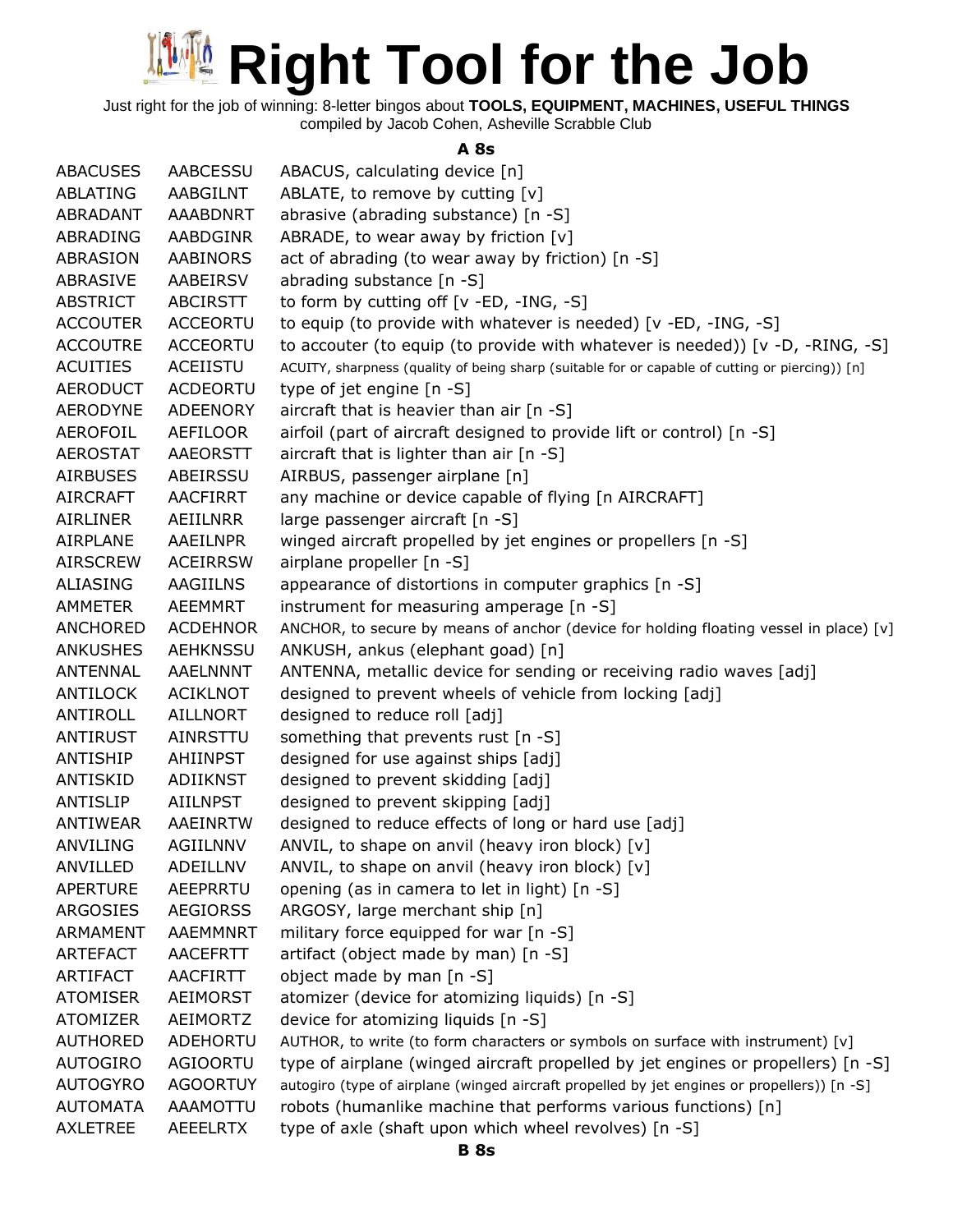Just right for the job of winning: 8-letter bingos about **TOOLS, EQUIPMENT, MACHINES, USEFUL THINGS**

| <b>BACKSTAY</b> | <b>AABCKSTY</b> | support for mast [n -S]                                                                               |
|-----------------|-----------------|-------------------------------------------------------------------------------------------------------|
| <b>BAIDARKA</b> | AAABDIKR        | bidarka (Inuit canoe) [n -S]                                                                          |
| <b>BALLCOCK</b> | <b>ABCCKLLO</b> | type of valve (device for controlling flow of liquid or gas) [n -S]                                   |
| <b>BALUSTER</b> | ABELRSTU        | railing support [n -S]                                                                                |
| <b>BANISTER</b> | ABEINRST        | handrail (railing used for support) [n -S]                                                            |
| <b>BAREBACK</b> | <b>AABBCEKR</b> | without saddle [adj]                                                                                  |
| <b>BAREBOAT</b> | AABBEORT        | pleasure boat rented without personnel [n -S]                                                         |
| <b>BAROUCHE</b> | ABCEHORU        | type of carriage (wheeled, horse-drawn vehicle) [n -S]                                                |
| <b>BATTENED</b> | ABDEENTT        | BATTEN, to fasten with strips of wood [v]                                                             |
| <b>BATTENER</b> | ABEENRTT        | one that battens (to fasten with strips of wood) [n -S]                                               |
| <b>BEDBOARD</b> | ABBDDEOR        | board placed between mattress and bedspring [n -S]                                                    |
| <b>BEDLINER</b> | <b>BDEEILNR</b> | protective covering for bed of truck [n -S]                                                           |
| <b>BELAYING</b> | ABEGILNY        | BELAY, to fasten rope [v]                                                                             |
| <b>BELLPULL</b> | <b>BELLLLPU</b> | cord pulled to ring bell [n -S]                                                                       |
| <b>BENCHTOP</b> | <b>BCEHNOPT</b> | suitable for use on workbench [adj]                                                                   |
| <b>BERAKING</b> | ABEGINKR        | BERAKE, to rake all over [v]                                                                          |
| <b>BESCREEN</b> | <b>BCEEENRS</b> | to screen (to provide with screen (device designed to divide, conceal, or protect)) [v -ED, -ING, -S] |
| <b>BEVELING</b> | <b>BEEGILNV</b> | BEVEL, to cut at angle $[v]$                                                                          |
| <b>BEVELLED</b> | <b>BDEEELLV</b> | BEVEL, to cut at angle [v]                                                                            |
| <b>BICYCLER</b> | <b>BCCEILRY</b> | one that bicycles (to ride bicycle (two-wheeled vehicle)) [n -S]                                      |
| <b>BIDARKEE</b> | ABDEEIKR        | bidarka (Inuit canoe) [n -S]                                                                          |
| <b>BIGHTING</b> | <b>BGGHIINT</b> | BIGHT, to fasten with loop of rope [v]                                                                |
| <b>BILANDER</b> | ABDEILNR        | small ship [n -S]                                                                                     |
| <b>BILLHEAD</b> | ABDEHILL        | letterhead [n -S]                                                                                     |
| <b>BILLHOOK</b> | <b>BHIKLLOO</b> | cutting tool [n -S]                                                                                   |
| <b>BILLYCAN</b> | ABCILLNY        | pot for heating water [n -S]                                                                          |
| <b>BINDABLE</b> | ABBDEILN        | BIND, to tie or secure [adj]                                                                          |
| <b>BIOMETER</b> | <b>BEEIMORT</b> | device for measuring carbon dioxide given off by living matter [n -S]                                 |
| <b>BISTOURY</b> | <b>BIORSTUY</b> | surgical knife [n -RIES]                                                                              |
| <b>BITSTOCK</b> | <b>BCIKOSTT</b> | brace on drill [n -S]                                                                                 |
| <b>BLIMPISH</b> | <b>BHIILMPS</b> | BLIMP, nonrigid aircraft [adj]                                                                        |
| <b>BLOOMERY</b> | <b>BELMOORY</b> | furnace for smelting iron [n -RIES]                                                                   |
| <b>BLOWLAMP</b> | <b>ABLLMOPW</b> | blowtorch [n -S]                                                                                      |
| <b>BLOWPIPE</b> | <b>BEILOPPW</b> | blowgun (tube through which darts may be blown) [n -S]                                                |
| <b>BLOWTUBE</b> | <b>BBELOTUW</b> | blowgun (tube through which darts may be blown) [n -S]                                                |
| <b>BLUNTEST</b> | <b>BELNSTTU</b> | BLUNT, not sharp or pointed [adj]                                                                     |
| <b>BOATABLE</b> | AABBELOT        | BOAT, to travel by boat (watercraft) [adj]                                                            |
| <b>BOATHOOK</b> | <b>ABHKLOOT</b> | pole with metal hook for used aboard boat [n -S]                                                      |
| <b>BOATLIFT</b> | ABFILOTT        | to transport by boats $[v - ED, -ING, -S]$                                                            |
| <b>BOATLIKE</b> | ABEIKLOT        | resembling boat [adj]                                                                                 |
| <b>BOBBINET</b> | <b>BBBEINOT</b> | machine-made net [n -S]                                                                               |
| <b>BODYWORK</b> | <b>BDKOORWY</b> | vehicle body [n -S]                                                                                   |
| <b>BOLTHEAD</b> | ABDEHLOT        | matrass (long-necked glass vessel) [n -S]                                                             |
| <b>BOLTHOLE</b> | <b>BEHLLOOT</b> | place or way of escape [n -S]                                                                         |
| <b>BOLTLESS</b> | <b>BELLOSST</b> | having no bolt (type of metal fastener) [adj]                                                         |
| <b>BOLTLIKE</b> | <b>BEIKLLOT</b> | resembling bolt [adj]                                                                                 |
| <b>BOLTROPE</b> | <b>BELOOPRT</b> | rope sewn to sail [n -S]                                                                              |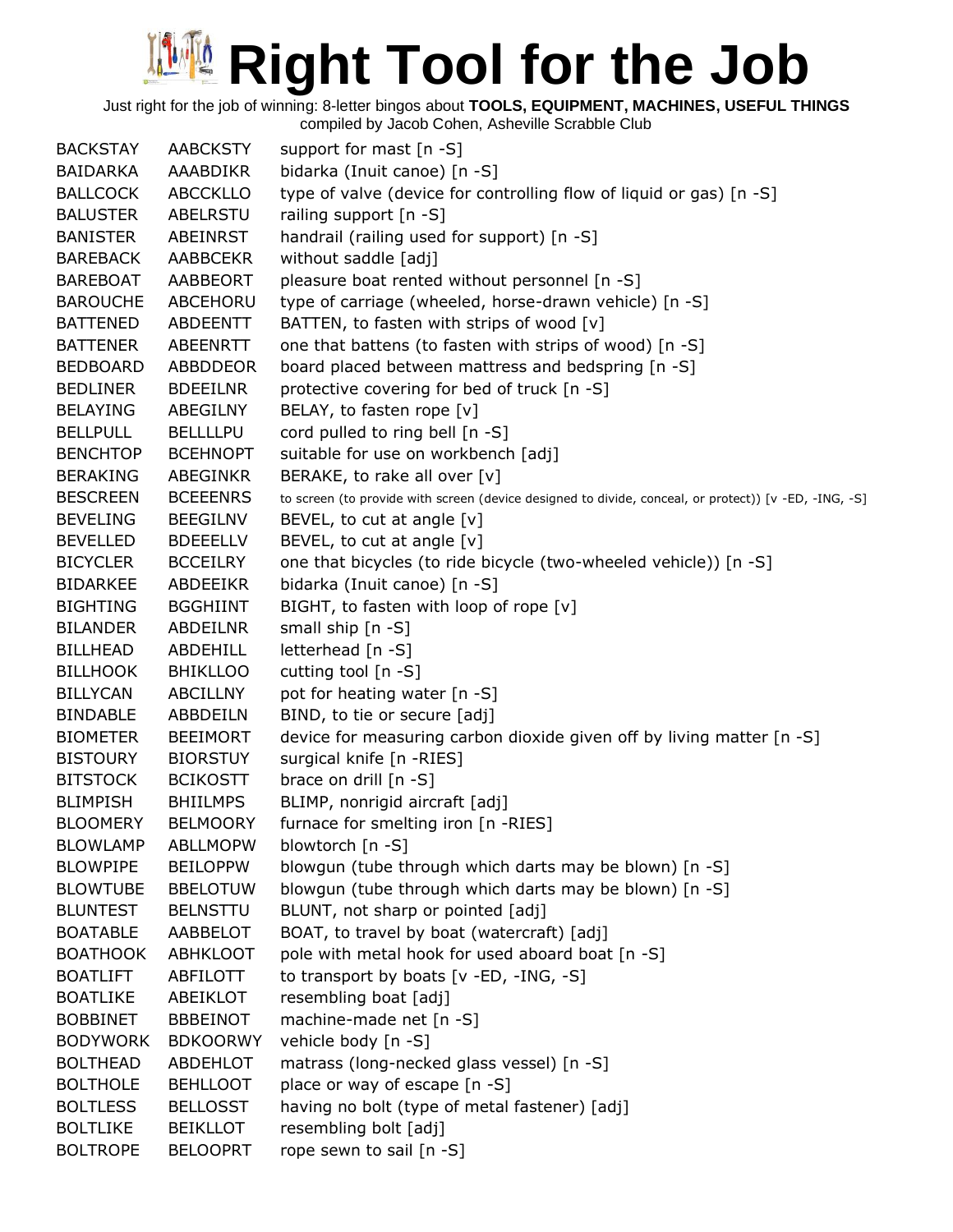Just right for the job of winning: 8-letter bingos about **TOOLS, EQUIPMENT, MACHINES, USEFUL THINGS**

| <b>BONEYARD</b> | ABDENORY        | junkyard (place where junk is stored) [n -S]                                                |
|-----------------|-----------------|---------------------------------------------------------------------------------------------|
| <b>BOOTABLE</b> | ABBELOOT        | BOOT, to load program into computer [adj]                                                   |
| <b>BOOTJACK</b> | <b>ABCJKOOT</b> | device for pulling off boots [n -S]                                                         |
| <b>BOOTLACE</b> | ABCELOOT        | shoelace (lace for fastening shoe) [n -S]                                                   |
| <b>BOULTING</b> | <b>BGILNOTU</b> | BOULT, to bolt (sift) [v]                                                                   |
| <b>BOUNDING</b> | <b>BDGINNOU</b> | BOUND, BIND, to tie or secure [v]                                                           |
| <b>BRADDING</b> | ABDDGINR        | BRAD, to fasten with thin nails $[v]$                                                       |
| <b>BRAILLER</b> | ABEILLRR        | machine for printing in braille [n -S]                                                      |
| <b>BRITZSKA</b> | ABIKRSTZ        | britska (open carriage) [n -S]                                                              |
| <b>BROADAXE</b> | AABDEORX        | broadax (broad-edged ax) [n -S]                                                             |
| <b>BROOMING</b> | <b>BGIMNOOR</b> | BROOM, to sweep (to clear or clean with brush or broom) [v]                                 |
| <b>BROUGHAM</b> | ABGHMORU        | type of carriage (wheeled, horse-drawn vehicle) [n -S]                                      |
| <b>BULKHEAD</b> | ABDEHKLU        | partition in ship [n -S]                                                                    |
| <b>BUNDLING</b> | <b>BDGILNNU</b> | BUNDLE, to fasten group of objects together [v]                                             |
| <b>BUNTLINE</b> | <b>BEILNNTU</b> | rope used to haul up sail [n -S]                                                            |
| <b>BUTTONED</b> | <b>BDENOTTU</b> | BUTTON, to fasten with button (small disk) [v]                                              |
| <b>BUTTONER</b> | <b>BENORTTU</b> | one that buttons (to fasten with button (small disk)) [n -S]                                |
|                 |                 | C8s                                                                                         |
| <b>CABESTRO</b> | ABCEORST        | lasso $[n - S]$                                                                             |
| <b>CABLEWAY</b> | AABCELWY        | suspended cable (heavy rope) [n -S]                                                         |
| <b>CABRESTA</b> | <b>AABCERST</b> | cabestro (lasso) [n -S]                                                                     |
| <b>CABRESTO</b> | ABCEORST        | cabestro (lasso) [n -S]w                                                                    |
| <b>CALASHES</b> | <b>AACEHLSS</b> | CALASH, light carriage [n]                                                                  |
| <b>CALLIPER</b> | <b>ACEILLPR</b> | to caliper (to use type of measuring device) [v -ED, -ING, -S]                              |
| <b>CALUTRON</b> | <b>ACLNORTU</b> | device used for separating isotopes [n -S]                                                  |
| <b>CAMSHAFT</b> | <b>AACFHMST</b> | shaft fitted with cams [n -S]                                                               |
| <b>CANALLER</b> | <b>AACELLNR</b> | freight boat $[n - S]$                                                                      |
| CANNONED        | <b>ACDENNNO</b> | CANNON, to fire cannon (heavy firearm) [v]                                                  |
| <b>CANNONRY</b> | <b>ACNNNORY</b> | artillery (large caliber weapons) [n -RIES]                                                 |
| <b>CANNULAR</b> | AACLNNRU        | CANNULA, tube inserted into bodily cavity [adj]                                             |
| CANOEING        | <b>ACEGINNO</b> | action or sport of paddling canoe [n -S] / CANOE, to paddle canoe (light, slender boat) [v] |
| <b>CANOEIST</b> | <b>ACEINOST</b> | one who canoes [n -S]                                                                       |
| <b>CANOEMAN</b> | <b>AACEMNNO</b> | canoeist (one who canoes) [n -MEN]                                                          |
| <b>CANULATE</b> | <b>AACELNTU</b> | to insert canula into [v -D, -TING, -S]                                                     |
| CARABINE        | AABCEINR        | carbine (light rifle) [n -S]                                                                |
| <b>CARBURET</b> | <b>ABCERRTU</b> | to combine chemically with carbon [v -ED, -TTED, -ING, -TTING, -S]                          |
| <b>CARMAKER</b> | <b>AACEKMRR</b> | automobile manufacturer [n -S]                                                              |
| <b>CAROCHES</b> | <b>ACCEHORS</b> | CAROCH, caroche (stately carriage) [n]                                                      |
| CARRIAGE        | <b>AACEGIRR</b> | wheeled, horse-drawn vehicle [n -S]                                                         |
| CARRIOLE        | <b>ACEILORR</b> | cariole (small, open carriage) [n -S]                                                       |
| CARRYALL        | <b>AACLLRRY</b> | light covered carriage [n -S]                                                               |
| <b>CARRYCOT</b> | <b>ACCORRTY</b> | baby's portable cot [n -S]                                                                  |
| <b>CASTERED</b> | <b>ACDEERST</b> | CASTER, small, swiveling wheel [adj]                                                        |
| <b>CATHETER</b> | <b>ACEEHRTT</b> | medical instrument [n -S]                                                                   |
| <b>CAULDRON</b> | ACDLNORU        | caldron (large kettle or boiler) [n -S]                                                     |
| <b>CELLULAR</b> | ACELLLRU        | cell phone [n -S]                                                                           |
| <b>CEMENTED</b> | <b>CDEEEMNT</b> | CEMENT, to bind firmly [v]                                                                  |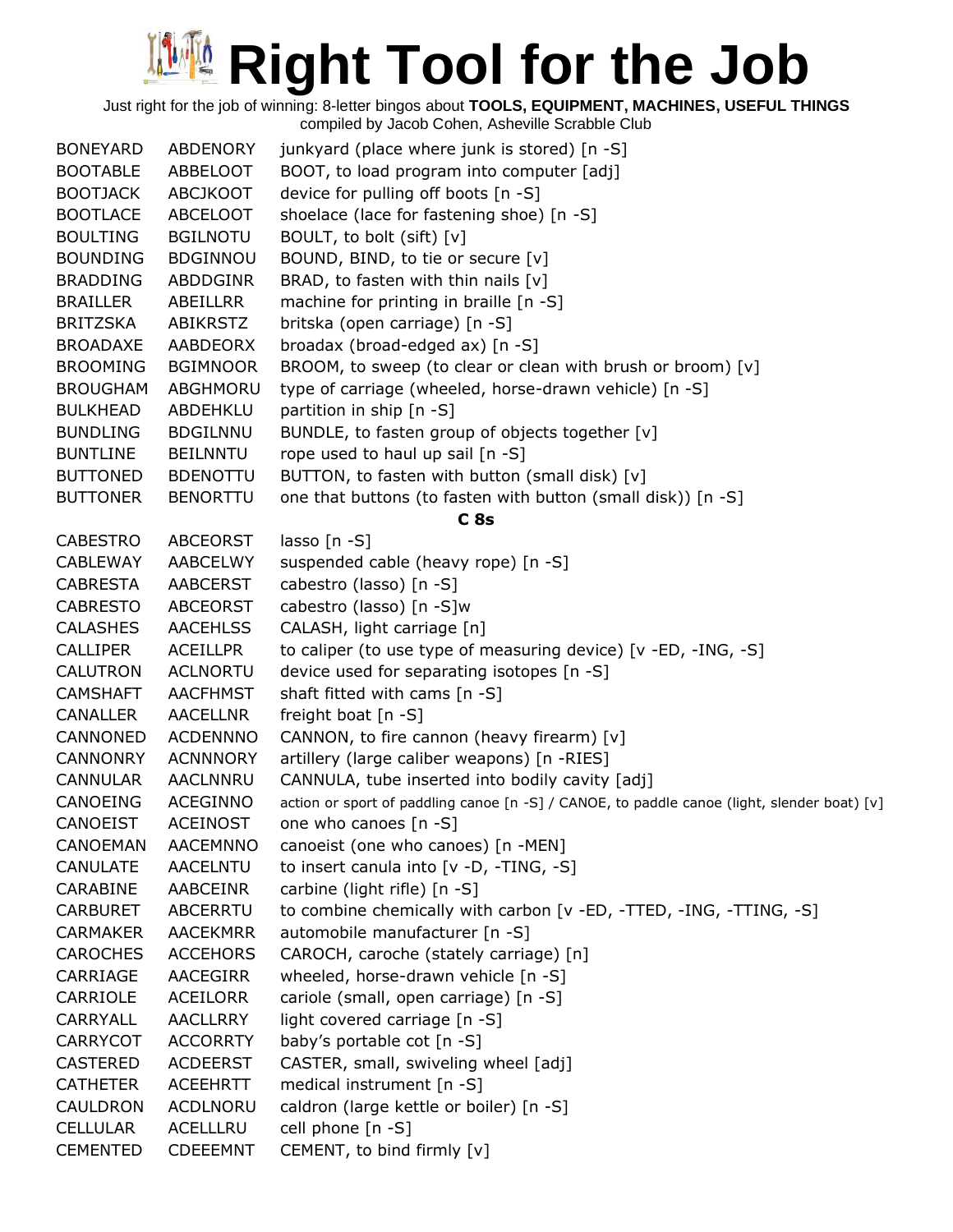Just right for the job of winning: 8-letter bingos about **TOOLS, EQUIPMENT, MACHINES, USEFUL THINGS**

| <b>CEMENTER</b> | <b>CEEEMNRT</b> | one that cements (to bind firmly) [n -S]                                |
|-----------------|-----------------|-------------------------------------------------------------------------|
| CHAINING        | <b>ACGHIINN</b> | CHAIN, to bind with chain (series of connected rings) [v]               |
| <b>CHAINSAW</b> | <b>AACHINSW</b> | to cut with chain saw [v -ED, -ING, -S]                                 |
| <b>CHAUFFER</b> | ACEFFHRU        | small furnace [n -S]                                                    |
| <b>CHECKBOX</b> | <b>BCCEHKOX</b> | small box on computer screen to be clicked on to select feature [n -ES] |
| <b>CHECKOUT</b> | <b>CCEHKOTU</b> | test of machine [n -S]                                                  |
| <b>CHECKSUM</b> | <b>CCEHKMSU</b> | sum derived from bits of computer data [n -S]                           |
| <b>CHISELED</b> | <b>CDEEHILS</b> | CHISEL, to use chisel (cutting tool) [v]                                |
| <b>CHISELER</b> | <b>CEEHILRS</b> | one that chisels (to use chisel (cutting tool) [n -S]                   |
| <b>CHOCKING</b> | <b>CCGHIKNO</b> | CHOCK, to secure with wedge of wood or metal [v]                        |
| <b>CHOPPING</b> | <b>CGHINOPP</b> | CHOP, to sever with sharp tool [v]                                      |
| <b>CLAMPING</b> | ACGILMNP        | CLAMP, to fasten with clamp (securing device) [v]                       |
| <b>CLARENCE</b> | <b>ACCEELNR</b> | closed carriage [n -S]                                                  |
| CLEATING        | ACEGILNT        | CLEAT, to strengthen with strip of wood or iron [v]                     |
| <b>CLEVISES</b> | <b>CEEILSSV</b> | CLEVIS, metal fastening device [n]                                      |
| <b>COBBLING</b> | <b>BBCGILNO</b> | COBBLE, to mend (to repair (to restore to good condition)) [v]          |
| <b>COCKBOAT</b> | <b>ABCCKOOT</b> | small boat [n -S]                                                       |
| <b>COGWHEEL</b> | <b>CEEGHLOW</b> | toothed wheel [n -S]                                                    |
| <b>COIGNING</b> | CGGIINNO        | COIGN, to quoin (to secure with type of wedge) [v] / COIGNE [v]         |
| COINVENT        | <b>CEINNOTV</b> | to invent together [v -ED, -ING, -S]                                    |
| <b>COLANDER</b> | <b>ACDELNOR</b> | kitchen utensil for draining off liquids [n -S]                         |
| <b>COMPUTER</b> | <b>CEMOPRTU</b> | machine that computes automatically [n -S]                              |
| <b>CONTRIVE</b> | <b>CEINORTV</b> | to devise $[v -D, -VING, -S]$                                           |
| <b>COOKWARE</b> | <b>ACEKOORW</b> | utensils used in cooking [n -S]                                         |
| <b>COOPERED</b> | <b>CDEEOOPR</b> | COOPER, to make or mend barrels [v]                                     |
| <b>COQUILLE</b> | CEILLOQU        | cooking utensil [n -S]                                                  |
| <b>CORDELLE</b> | <b>CDEELLOR</b> | to tow boat with cordelle (towrope) [v -D, -LLING, -S]                  |
| <b>CORDLESS</b> | <b>CDELORSS</b> | electrical device with its own power supply [n -ES]                     |
| <b>CORDLIKE</b> | <b>CDEIKLOR</b> | resembling cord (thin rope) [adj]                                       |
| <b>CORUNDUM</b> | CDMNORUU        | hard mineral [n -S]                                                     |
| <b>CORVETTE</b> | <b>CEEORTTV</b> | small, swift warship [n -S]                                             |
| <b>COTTERED</b> | <b>CDEEORTT</b> | COTTER, pin or wedge used for fastening parts together [adj]            |
| <b>COUPLING</b> | <b>CGILNOPU</b> | joining device [n -S] / COUPLE, to unite in pairs [v]                   |
| <b>CRAFTING</b> | <b>ACFGINRT</b> | CRAFT, to make by hand [v]                                              |
| <b>CRAMPOON</b> | <b>ACMNOOPR</b> | crampon (device for raising heavy objects) [n -S]                       |
| <b>CRANKING</b> | <b>ACGIKNNR</b> | CRANK, to start manually [v]                                            |
| <b>CRANKPIN</b> | <b>ACIKNNPR</b> | handle of crank [n -S]                                                  |
| <b>CRAYONED</b> | <b>ACDENORY</b> | CRAYON, to use drawing implement [v]                                    |
| <b>CRAYONER</b> | <b>ACENORRY</b> | one that crayons (to use drawing implement) [n -S]                      |
| <b>CREESHED</b> | <b>CDEEEHRS</b> | CREESH, to grease [v]                                                   |
| <b>CREESHES</b> | <b>CEEEHRSS</b> | CREESH, to grease [v]                                                   |
| <b>CRIBWORK</b> | <b>BCIKORRW</b> | framework of logs [n -S]                                                |
| <b>CROSSBAR</b> | <b>ABCORRSS</b> | to fasten with crossarms [v -RRED, -RRING, -S]                          |
| <b>CROSSCUT</b> | <b>CCORSSTU</b> | to cut across [v - CUT, TTING, -S]                                      |
| <b>CROSSPLY</b> | <b>CLOPRSSY</b> | having layers of fabric with cords lying crosswise in tire [adj]        |
| <b>CROTCHET</b> | <b>CCEHORTT</b> | small hook [n -S]                                                       |
| <b>CRYOSTAT</b> | <b>ACORSTTY</b> | refrigerating device [n -S]                                             |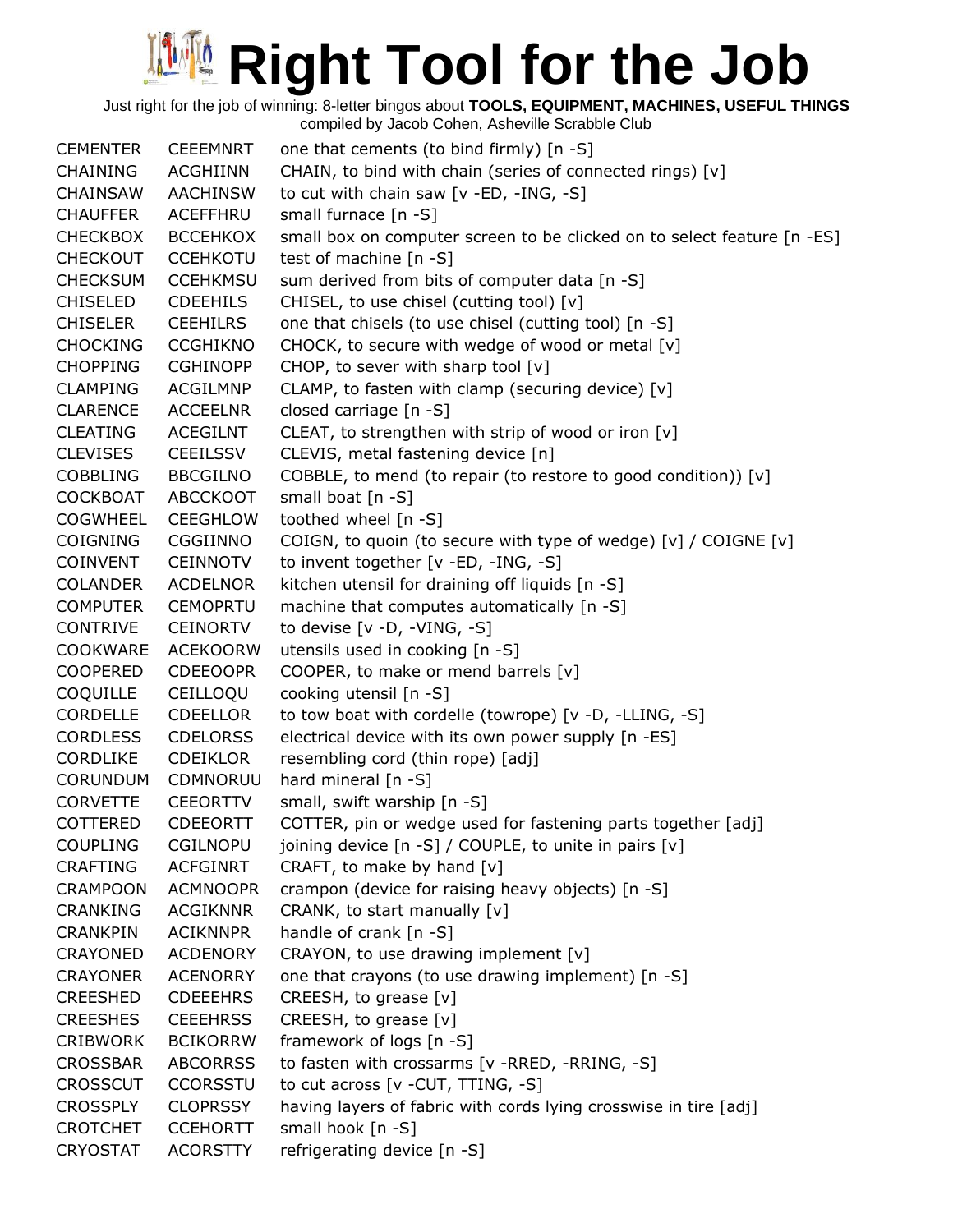Just right for the job of winning: 8-letter bingos about **TOOLS, EQUIPMENT, MACHINES, USEFUL THINGS**

| <b>CRYOTRON</b> | <b>CNOORRTY</b> | electronic device [n -S]                                                             |
|-----------------|-----------------|--------------------------------------------------------------------------------------|
| <b>CUFFLINK</b> | <b>CFFIKLNU</b> | fastening for shirt cuff [n -S]                                                      |
| <b>CULLISES</b> | CEILLSSU        | CULLIS, gutter in roof [n]                                                           |
| <b>CULTRATE</b> | ACELRTTU        | sharp-edged and pointed [adj]                                                        |
| <b>CURRICLE</b> | <b>CCEILRRU</b> | light carriage $[n -S]$                                                              |
| <b>CUSPIDOR</b> | <b>CDIOPRSU</b> | spittoon (receptacle for saliva) [n -S]                                              |
| <b>CUTSCENE</b> | <b>CCEENSTU</b> | type of scene in computer games [n -S]                                               |
| <b>CUTWATER</b> | <b>ACERTTUW</b> | front part of ship's prow [n -S]                                                     |
| <b>CYBERWAR</b> | ABCERRWY        | conflict in which enemies try to gain access to each other's computer systems [n -S] |
| <b>CYCLECAR</b> | <b>ACCCELRY</b> | type of motor vehicle [n -S]                                                         |
| <b>CYLINDER</b> | <b>CDEILNRY</b> | to furnish with cylinder (chamber in engine) [v -ED, -ING, -S]                       |
|                 |                 | <b>D</b> 8s                                                                          |
| <b>DAGGERED</b> | ADDEEGGR        | DAGGER, to stab with small knife [v]                                                 |
| <b>DAHABEAH</b> | AAABDEHH        | large passenger boat [n -S]                                                          |
| <b>DAHABIAH</b> | AAABDHHI        | dahabeah (large passenger boat) [n -S]                                               |
| <b>DAHABIEH</b> | AABDEHHI        | dahabeah (large passenger boat) [n -S]                                               |
| <b>DAHABIYA</b> | AAABDHIY        | dahabeah (large passenger boat) [n -S]                                               |
| <b>DATABASE</b> | AAABDEST        | to put data into database (collection of data in computer) [v -D, -SING, -S]         |
| <b>DEADBOLT</b> | ABDDELOT        | lock for door [s]                                                                    |
| <b>DEBURRED</b> | <b>BDDEERRU</b> | DEBURR, to remove rough edges from [v]                                               |
| <b>DECANTER</b> | <b>ACDEENRT</b> | decorative bottle [n -S]                                                             |
| <b>DECOUPLE</b> | <b>CDEELOPU</b> | to disconnect [v -D, -LING, -S]                                                      |
| <b>DEDENDUM</b> | <b>DDDEEMNU</b> | root of gear tooth [n -DA, -S]                                                       |
| <b>DENTURAL</b> | <b>DEENRTU</b>  | DENTURE, set of teeth [adj]                                                          |
| <b>DEPERMED</b> | <b>DDEEEMPR</b> | DEPERM, to demagnetize [v]                                                           |
| <b>DERINGER</b> | <b>DEEGINRR</b> | short-barreled pistol [n -S]                                                         |
| <b>DETACHED</b> | <b>ACDDEEHT</b> | DETACH, to unfasten and separate [v]                                                 |
| <b>DETACHER</b> | <b>ACDEEHRT</b> | one that detaches (to unfasten and separate) [n -S]                                  |
| <b>DETACHES</b> | <b>ACDEEHST</b> | DETACH, to unfasten and separate [v]                                                 |
| <b>DETANGLE</b> | <b>ADEEGLNT</b> | to remove knots from [v -D, -LING, -S]                                               |
| <b>DEXTRINE</b> | <b>DEEINRTX</b> | dextrin (substance used as adhesive) [n -S]                                          |
| <b>DHOOLIES</b> | <b>DEHILOOS</b> | DHOOLY, doolee (stretcher for sick or wounded) [n]                                   |
| <b>DIAGRAPH</b> | <b>AADGHIPR</b> | drawing device [n -S]                                                                |
| <b>DIALLING</b> | <b>ADGIILLN</b> | dialing (measurement of time by sundial) [n -S]                                      |
| <b>DIALLIST</b> | <b>ADIILLST</b> | dialist (dialer (one that dials (to manipulate calibrated disk))) [n -S]             |
| <b>DIEMAKER</b> | ADEEIKMR        | one that makes dies (device for shaping material) [n -S]                             |
| <b>DIESELED</b> | <b>DDEEEILS</b> | DIESEL, to continue running after ignition turned off [v]                            |
| <b>DIESTOCK</b> | <b>CDEIKOST</b> | frame for holding dies (device for shaping material) [n -S]                          |
| <b>DIGERATI</b> | <b>ADEGIIRT</b> | persons skilled in use of computers [n DIGERATI]                                     |
| <b>DIGESTER</b> | <b>DEEGIRST</b> | apparatus in which substances are softened or decomposed [n -S]                      |
| <b>DIGESTOR</b> | <b>DEGIORST</b> | digester (apparatus in which substances are softened or decomposed) [n- S]           |
| <b>DIGGINGS</b> | <b>DGGGIINS</b> | excavation site [n]                                                                  |
| <b>DINGHIES</b> | <b>DEGHIINS</b> | DINGHY, small boat [n]                                                               |
| <b>DINGUSES</b> | <b>DEGINSSU</b> | DINGUS, doodad (article whose name is unknown or forgotten) [n]                      |
| <b>DIPLEXER</b> | <b>DEEILPRX</b> | coupling device [n -S]                                                               |
| <b>DIPSTICK</b> | <b>CDIIKPST</b> | measuring rod [n -S]                                                                 |
| <b>DISBOUND</b> | <b>BDDINOSU</b> | not having binding [adj]                                                             |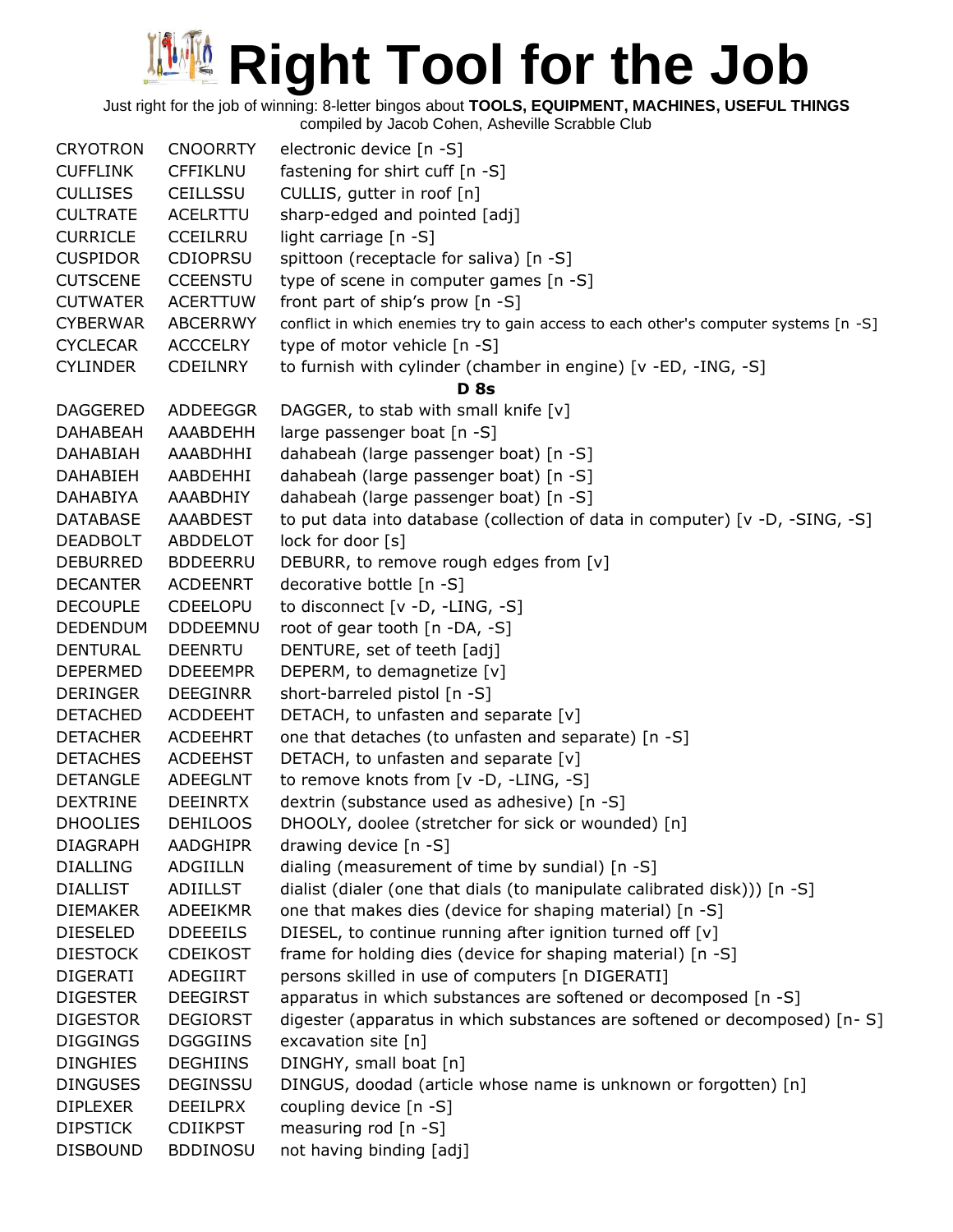Just right for the job of winning: 8-letter bingos about **TOOLS, EQUIPMENT, MACHINES, USEFUL THINGS**

| <b>DISCLESS</b> | <b>CDEILSSS</b> | diskless (having no disk (round, flat storage device for computer)) [adj] |
|-----------------|-----------------|---------------------------------------------------------------------------|
| <b>DISCLIKE</b> | <b>CDEIIKLS</b> | disklike (resembling disk (flat, circular plate)) [adj]                   |
| <b>DISHWARE</b> | <b>ADEHIRSW</b> | tableware used in serving food [n -S]                                     |
| <b>DISKETTE</b> | <b>DEEIKSTT</b> | floppy disk for computer [n -S]                                           |
| <b>DISKLESS</b> | <b>DEIKLSSS</b> | having no disk (round, flat storage device for computer) [adj]            |
| <b>DISKLIKE</b> | <b>DEIIKKLS</b> | resembling disk (flat, circular plate) [adj]                              |
| <b>DIVERTER</b> | <b>DEEIRRTV</b> | one that diverts (to turn aside) [n -S]                                   |
| <b>DOLLYING</b> | <b>DGILLNOY</b> | DOLLY, to move on wheeled platform [v]                                    |
| <b>DOORBELL</b> | <b>BDELLOOR</b> | bell at door [n -S]                                                       |
| <b>DOORKNOB</b> | <b>BDKNOOR</b>  | handle for opening door [-S]                                              |
| <b>DOORNAIL</b> | <b>ADILNOOR</b> | large-headed nail [n -S]                                                  |
| <b>DOORSTOP</b> | <b>DOOOPRST</b> | object used for holding door open [n -S]                                  |
| <b>DOWELING</b> | <b>DEGILNOW</b> | DOWEL, to fasten with wooden pins [v]                                     |
| <b>DOWELLED</b> | <b>DDEELLOW</b> | DOWEL, to fasten with wooden pins [v]                                     |
| <b>DOWNHAUL</b> | <b>ADHLNOUW</b> | rope used for hauling down sails [n -S]                                   |
| <b>DOWNHOLE</b> | <b>DEHLNOOW</b> | used down or in oil well [adj]                                            |
| <b>DOWNLOAD</b> | <b>ADDLNOOW</b> | to transfer data from large computer to smaller one [v -ED, -ING, -S]     |
| <b>DOWNTIME</b> | <b>DEIMNOTW</b> | time when machine or factory is inactive [n -S]                           |
| <b>DRAFTING</b> | ADFGINRT        | mechanical drawing [n -S]                                                 |
| <b>DRAGLINE</b> | ADEEGILNR       | line used for dragging [n -S]                                             |
| <b>DRAGROPE</b> | <b>ADEGOPRR</b> | rope used for dragging [n -S]                                             |
| <b>DRAWCORD</b> | <b>ACDDORRW</b> | cord for drawing garment tight [n -S]                                     |
| <b>DRAWTUBE</b> | ABDERTUW        | tube that slides within another tube [n -S]                               |
| <b>DREDGING</b> | <b>DDEGGINR</b> | DREDGE, to clear with dredge (machine for scooping mud) [v]               |
| <b>DRIFTPIN</b> | DFIINPRT        | metal rod for securing timbers [n -S]                                     |
| <b>DRILLING</b> | <b>DGIILLNR</b> | DRILL, to bore hole in [v]                                                |
| <b>DROPDOWN</b> | <b>DDNOOPRW</b> | type of computer menu [n -S]                                              |
| <b>DROSKIES</b> | <b>DEIKORSS</b> | DROSKY, droshky (open carriage) [n]                                       |
| <b>DULLNESS</b> | <b>DELNSSU</b>  | state of being dull (to make less sharp) [n -ES]                          |
| <b>DUMBBELL</b> | <b>BBDELLMU</b> | weight lifted for muscular exercise [n -S]                                |
| <b>DUMPCART</b> | <b>ACDMPRTU</b> | type of cart $[n - S]$                                                    |
| <b>DUPLEXER</b> | <b>DEELPRUX</b> | electronic switching device [n -S]                                        |
| <b>DUSTCART</b> | <b>ACDRSTTU</b> | garbage truck [n -S]                                                      |
| <b>DYNATRON</b> | <b>ADNNORTY</b> | type of electron tube [n -S]                                              |
|                 |                 | E <sub>8s</sub>                                                           |
| <b>EARPHONE</b> | <b>AEEHNOPR</b> | listening device worn over ear [n -S]                                     |
| <b>EARPIECE</b> | <b>ACEEEIPR</b> | earphone (listening device worn over ear) [n -S]                          |
| <b>ECHOGRAM</b> | <b>ACEGHMOR</b> | record produced by device that uses ultrasonic waves [n -S]               |
| <b>ECONOBOX</b> | <b>BCENOOOX</b> | small economical car [n -ES]                                              |
| <b>ECRASEUR</b> | <b>ACEERRSU</b> | surgical instrument [n -S]                                                |
| <b>ELEVATED</b> | <b>ADEEELTV</b> | railway that operates on raised structure [n -S]                          |
| <b>EMAILING</b> | AEGIILMN        | EMAIL, to send message to by computer $[v]$                               |
| ENGINERY        | <b>EEGINNRY</b> | machinery [n -RIES]                                                       |
| <b>ENGINING</b> | <b>EGGIINNN</b> | ENGINE, to equip with machinery [v]                                       |
| <b>ENGINOUS</b> | EGINNOSU        | ingenious (clever, original, inventive) [adj]                             |
| <b>ENLACING</b> | <b>ACEGILNN</b> | ENLACE, to bind with laces $[v]$                                          |
| <b>ENLARGER</b> | AEEGLNRR        | device used to enlarge photographs [n -S]                                 |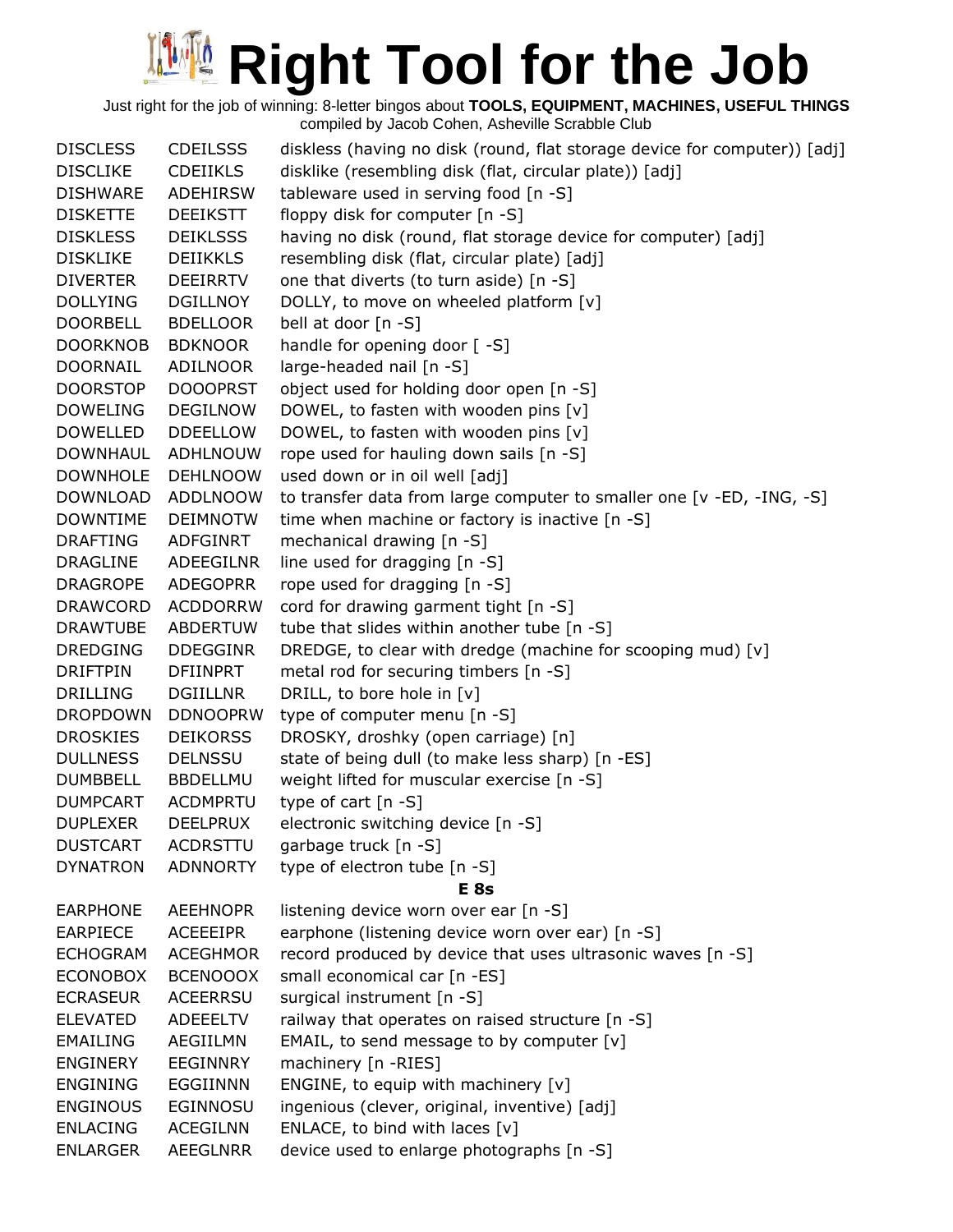Just right for the job of winning: 8-letter bingos about **TOOLS, EQUIPMENT, MACHINES, USEFUL THINGS**

| <b>ENSNARER</b> | <b>AEENNRRS</b> | one that ensnares (to trap (to catch in trap (device for capturing and holding animals))) [n -S] |
|-----------------|-----------------|--------------------------------------------------------------------------------------------------|
| <b>ENTHALPY</b> | <b>AEHLNPTY</b> | thermodynamic measure of heat [n -PIES]                                                          |
| <b>ENTOILED</b> | <b>DEEILNOT</b> | ENTOIL, to entrap (to trap (to catch in trap (device for capturing and holding animals))) [v]    |
| <b>ENTROPIC</b> | <b>CEINOPRT</b> | ENTROPY, thermodynamic measure of disorder [adj]                                                 |
| <b>ENWHEELS</b> | <b>EEEHLNSW</b> | ENWHEEL, to encircle (to form circle around) $[v]$                                               |
| <b>EOLIPILE</b> | EEIILLOP        | type of engine [n -S]                                                                            |
| <b>EOLITHIC</b> | <b>CEHIILOT</b> | EOLITH, prehistoric stone tool [adj]                                                             |
| <b>EOLOPILE</b> | <b>EEILLOOP</b> | eolipile (type of engine) [n -S]                                                                 |
| <b>EPISCOPE</b> | <b>CEEIOPPS</b> | type of projector [n -S]                                                                         |
| <b>EPOXYING</b> | <b>EGINOPXY</b> | EPOXY, to glue with epoxy (type of resin) [v]                                                    |
| <b>EQUIPAGE</b> | AEEGIPQU        | carriage (wheeled, horse-drawn vehicle) [n -S]                                                   |
| <b>EQUIPPED</b> | DEEIPPQU        | EQUIP, to provide with whatever is needed $[v]$                                                  |
| <b>EQUIPPER</b> | EEIPPQRU        | one that equips (to provide with whatever is needed) [n -S]                                      |
| <b>ESCALADE</b> | <b>AACDEELS</b> | to enter by means of ladder [v -D, -DING, -S]                                                    |
| <b>EXCIDING</b> | <b>CDEGIINX</b> | EXCIDE, to excise (to remove by cutting out) $[v]$                                               |
| <b>EXCISING</b> | <b>CEGIINSX</b> | EXCISE, to remove by cutting out $[v]$                                                           |
| <b>EXCISION</b> | <b>CEIINOSX</b> | act of excising (to remove by cutting out) [n -S]                                                |
| <b>EXPANDOR</b> | <b>ADENOPRX</b> | type of transducer (device that converts energy from one form to another) [n -S]                 |
| <b>EXTUBATE</b> | ABEETTUX        | to remove tube from $[v -D, -TING, -S]$                                                          |
| <b>EYEPIECE</b> | <b>CEEEEIPY</b> | lens or lens group nearest eye in optical instrument [n -S]                                      |
| <b>EYEPOINT</b> | <b>EEINOPTY</b> | point at which eye is placed in using optical instrument [n -S]                                  |
| <b>EYESTONE</b> | <b>EEENOSTY</b> | disk used to remove foreign matter from eye [n -S]                                               |
|                 |                 | F <sub>8s</sub>                                                                                  |
| <b>FACEMASK</b> | <b>AACEFKMS</b> | device to shield face [n -S]                                                                     |
| <b>FAGGOTED</b> | <b>ADEFGGOT</b> | FAGGOT, to fagot (to bind together into bundle) [v]                                              |
| <b>FAGOTING</b> | AFGGINOT        | FAGOT, to bind together into bundle [v]                                                          |
| <b>FAIRLEAD</b> | AADEFILR        | device used to hold ship's rigging in place [n -S]                                               |
| <b>FALLOWED</b> | <b>ADEFLLOW</b> | FALLOW, to plow and leave unseeded [v]                                                           |
| <b>FALTBOAT</b> | AABFLOTT        | collapsible boat resembling kayak [n -S]                                                         |
| <b>FARRIERY</b> | AEFIRRRY        | trade of farrier (one who shoes horses) [n -RIES]                                                |
| <b>FASTENED</b> | <b>ADEEFNST</b> | FASTEN, to secure (to make firm or tight) [v]                                                    |
| <b>FASTENER</b> | <b>AEEFNRST</b> | one that fastens (to secure (to make firm or tight)) [n -S]                                      |
| <b>FAUCETRY</b> | <b>ACEFRTUY</b> | array of faucets (device from controlling liquid from pipe) [n -RIES]                            |
| <b>FEEDHOLE</b> | <b>DEEEFHLO</b> | one of series of holes in paper tape [n -S]                                                      |
| <b>FENDERED</b> | <b>DDEEEFNR</b> | FENDER, metal guard over wheel of motor vehicle [adj]                                            |
| <b>FERRELED</b> | <b>DEEEFLRR</b> | FERREL, to ferrule (to furnish with metal ring or cap to prevent splitting) $[v]$                |
| <b>FERULING</b> | EFGILNRU        | FERULE, to ferrule (to furnish with metal ring or cap to prevent splitting) [v]                  |
| <b>FETTLING</b> | <b>EFGILNTT</b> | FETTLE, to cover hearth with fettling (material to protect it) [n -S]                            |
| <b>FILENAME</b> | AEEFILMN        | name of computer file [n -S]                                                                     |
| <b>FILMCARD</b> | <b>ACDFILMR</b> | fiche (sheet of microfilm) [n -S]                                                                |
| <b>FILTERED</b> | <b>DEEFILRT</b> | FILTER, to pass through filter (device for removing suspended matter) $[v]$                      |
| <b>FILTERER</b> | <b>EEFILRRT</b> | one that filters (to pass through filter (device for removing suspended matter)) [n -S]          |
| <b>FILTRATE</b> | AEFILRTT        | to filter (to pass through filter (device for removing suspended matter)) [v -D, -TING, -S]      |
| <b>FIREBACK</b> | ABCEFIKR        | cast iron plate at back of fireplace [n -S]                                                      |
| <b>FIREBOAT</b> | <b>ABEFIORT</b> | boat equipped with fire-fighting apparatus [n -S]                                                |
| <b>FIRECLAY</b> | <b>ACEFILRY</b> | heat-resistant clay [n -S]                                                                       |
| <b>FIREHOSE</b> | <b>EEFHIORS</b> | hose used by firefighters [-S]                                                                   |
|                 |                 |                                                                                                  |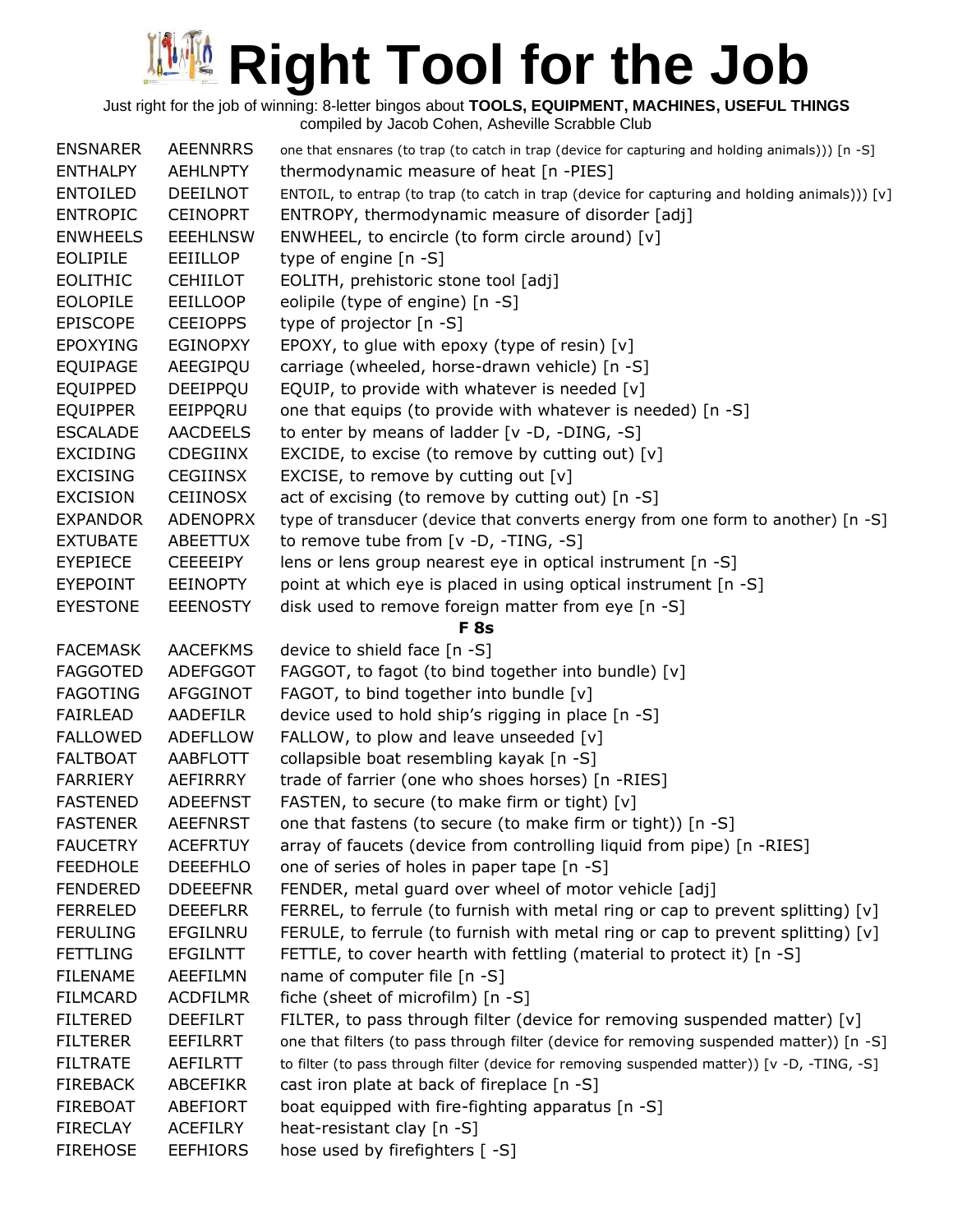Just right for the job of winning: 8-letter bingos about **TOOLS, EQUIPMENT, MACHINES, USEFUL THINGS**

| <b>FIRELOCK</b> | <b>CEFIKLOR</b> | type of gun $[n - S]$                                                                         |
|-----------------|-----------------|-----------------------------------------------------------------------------------------------|
| <b>FIREPLUG</b> | EFGILPRU        | hydrant $[n - S]$                                                                             |
| <b>FIREREEL</b> | <b>EEEFILRR</b> | fire engine $[n -S]$                                                                          |
| <b>FIREROOM</b> | EFIMOORR        | room containing ship's boilers [n -S]                                                         |
| <b>FIREWALL</b> | AEFILLRW        | computer component that prevents unauthorized access to data [n -S]                           |
| <b>FIREWORK</b> | <b>EFIKORRW</b> | device for producing striking display of light or loud noise [n -S]                           |
| <b>FIRMWARE</b> | AEFIMRRW        | computer programs permanently stored on microchip [n -S]                                      |
| <b>FISHBOAT</b> | <b>ABFHIOST</b> | watercraft used for fishing [n -S]                                                            |
| <b>FISHBOLT</b> | <b>BFHILOST</b> | type of bolt $[n - S]$                                                                        |
| <b>FISHHOOK</b> | <b>FHHIKOOS</b> | barbed hook for catching fish [n -S]                                                          |
| <b>FISHLINE</b> | <b>EFHIILNS</b> | line used in fishing [n -S]                                                                   |
| <b>FISHPOLE</b> | <b>EFHILOPS</b> | fishing rod [n -S]                                                                            |
| <b>FLAGPOLE</b> | <b>AEFGLLOP</b> | pole on which flag is displayed [n -S]                                                        |
| <b>FLAMEOUT</b> | <b>AEFLMOTU</b> | failure of jet engine in flight [n -S]                                                        |
| <b>FLAPERON</b> | <b>AEFLNOPR</b> | airfoil that functions as flap and aileron [n -S]                                             |
| <b>FLASHGUN</b> | <b>AFGHLNSU</b> | photographic apparatus [n -S]                                                                 |
| <b>FLATBOAT</b> | AABFLOTT        | flat-bottomed boat [n -S]                                                                     |
| <b>FLATIRON</b> | AFILNORT        | device for pressing clothes [n -S]                                                            |
| <b>FLATWASH</b> | <b>AAFHLSTW</b> | flatwork (laundry that can be ironed mechanically) [n -ES]                                    |
| <b>FLATWORK</b> | <b>AFKLORTW</b> | laundry that can be ironed mechanically [n -S]                                                |
| <b>FLESHPOT</b> | <b>EFHLOPST</b> | pot for cooking meat [n -S]                                                                   |
| <b>FLEXWING</b> | <b>EFGILNWX</b> | collapsible fabric wing used in hang gliders [n -S]                                           |
| <b>FLOPPIES</b> | <b>EFILOPPS</b> | FLOPPY, type of computer disk [n]                                                             |
| <b>FLOSSIER</b> | <b>EFILORSS</b> | FLOSSY, resembling floss (soft, light fiber) [adj]                                            |
| <b>FLOSSING</b> | <b>FGILNOSS</b> | FLOSS, to clean between teeth with thread [v]                                                 |
| <b>FLUIDICS</b> | <b>CDFIILSU</b> | branch of mechanical engineering [n]                                                          |
| <b>FLUXGATE</b> | <b>AEFGLTUX</b> | device to measure magnetic field [n -S]                                                       |
| <b>FLYPAPER</b> | <b>AEFLPPRY</b> | paper designed to catch or kill flies [n -S]                                                  |
| <b>FLYWHEEL</b> | <b>EEFHLLWY</b> | heavy disk used in machinery [n -S]                                                           |
| <b>FOGLIGHT</b> | <b>FGGHILOT</b> | motor-vehicle light used in foggy conditions [n -S]                                           |
| <b>FOLDBOAT</b> | ABDFLOOT        | faltboat (collapsible boat resembling kayak) [n -S]                                           |
| <b>FOOTHOLD</b> | <b>DFHLOOOT</b> | secure support for feet [n -S]                                                                |
| <b>FOOTROPE</b> | <b>EFOOOPRT</b> | rope used in sailing [n -S]                                                                   |
| <b>FORELOCK</b> | <b>CEFKLOOR</b> | to fasten with linchpin [v -ED, -ING, -S]                                                     |
| <b>FORESAIL</b> | AEFILORS        | lowest sail on foremast [n -S]                                                                |
| <b>FORESTAY</b> | <b>AEFORSTY</b> | wire or rope used to support foremast [n -S]                                                  |
| <b>FORKEDLY</b> | <b>DEFKLORY</b> | FORK, to work with fork (pronged implement) [adv]                                             |
| <b>FORKIEST</b> | <b>EFIKORST</b> | FORKY, resembling fork (pronged implement) [adj]                                              |
| <b>FORKLESS</b> | <b>EFKLORSS</b> | having no fork [adj]                                                                          |
| <b>FORKLIFT</b> | <b>FFIKLORT</b> | to raise or transport by means of forklift (machine with projecting prongs) [v -ED, -ING, -S] |
| <b>FORKLIKE</b> | <b>EFIKKLOR</b> | resembling fork [adj]                                                                         |
| <b>FORMWORK</b> | <b>FKMOORRW</b> | set of forms to hold concrete until it sets [n -S]                                            |
| <b>FRAPPING</b> | <b>AFGINPPR</b> | FRAP, to bind firmly [v]                                                                      |
| <b>FREEHAND</b> | <b>ADEEFHNR</b> | drawn by hand without mechanical aids [adj]                                                   |
| <b>FREERIDE</b> | <b>DEEEFIRR</b> | type of snowboard [n -S]                                                                      |
| <b>FROGGING</b> | <b>FGGGINOR</b> | type of ornamental coat fastener [n -S]                                                       |
| <b>FULLERED</b> | <b>DEEFLLRU</b> | FULLER, to groove with type of hammer [v]                                                     |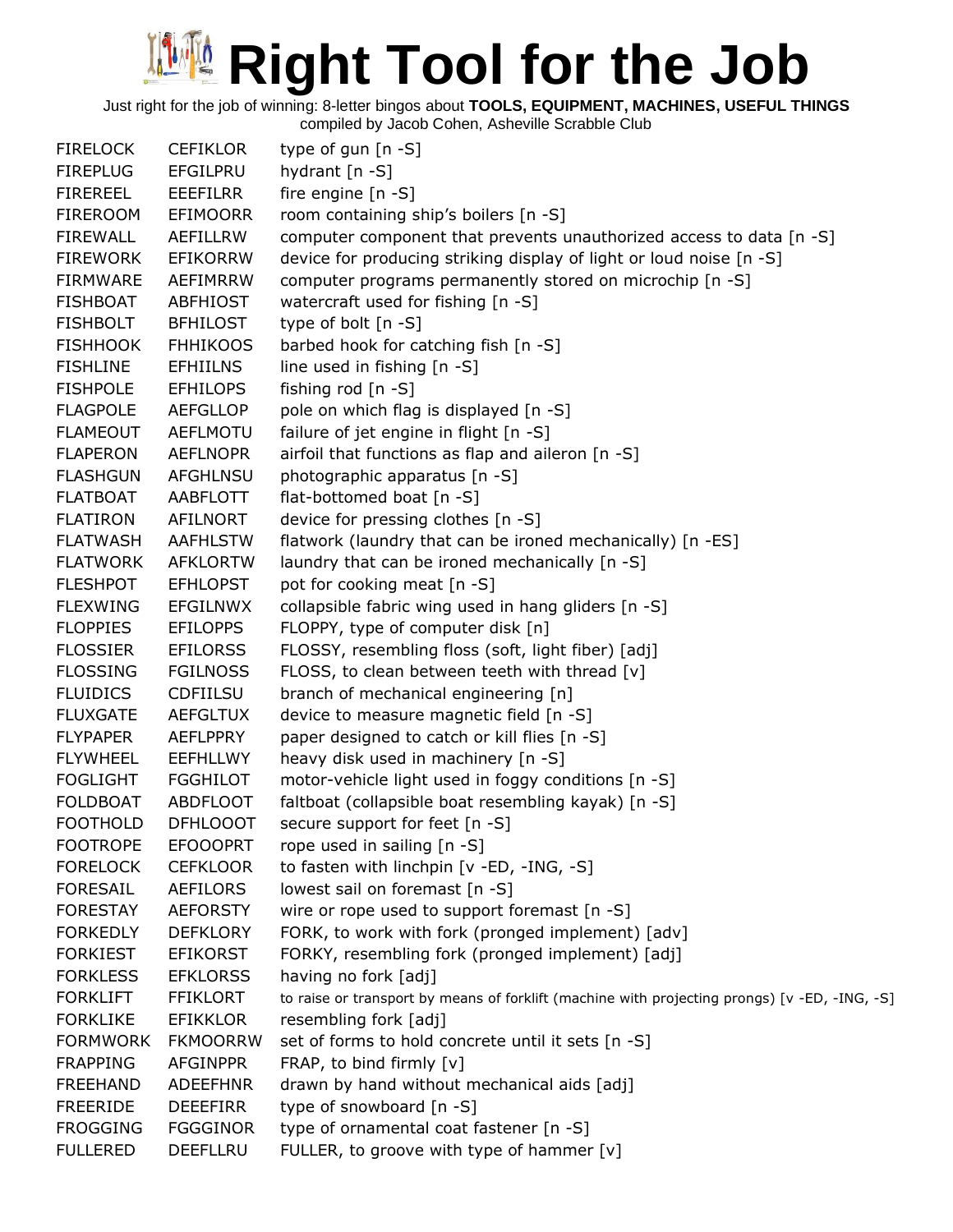Just right for the job of winning: 8-letter bingos about **TOOLS, EQUIPMENT, MACHINES, USEFUL THINGS** compiled by Jacob Cohen, Asheville Scrabble Club

| <b>FUNNELED</b> | <b>DEEFLNNU</b> | FUNNEL, to pass through funnel (cone-shaped utensil) [v]                                                        |  |  |
|-----------------|-----------------|-----------------------------------------------------------------------------------------------------------------|--|--|
| <b>FUSELAGE</b> | <b>AEEFGLSU</b> | body of airplane [n -S]                                                                                         |  |  |
| <b>FUSELESS</b> | <b>EEFLSSSU</b> | lacking fuse (detonating device) [adj]                                                                          |  |  |
| <b>FUSELIKE</b> | <b>EEFIKLSU</b> | resembling fuse (detonating device) [adj]                                                                       |  |  |
| <b>FUZELESS</b> | <b>EEFLSSUZ</b> | fuseless (lacking fuse (detonating device)) [adj]                                                               |  |  |
|                 |                 | G 8s                                                                                                            |  |  |
| <b>GADGETRY</b> | <b>ADEGGRTY</b> | devising or construction of gadgets (mechanical device) [n -RIES]                                               |  |  |
| <b>GALLEASS</b> | <b>AAEGLLSS</b> | large war galley [n -ES]                                                                                        |  |  |
| <b>GAMEPLAY</b> | AAEGLMPY        | way computer or video game is played [n -S]                                                                     |  |  |
| <b>GANGPLOW</b> | <b>AGGLNOPW</b> | architectural implement [n -S]                                                                                  |  |  |
| <b>GANTLINE</b> | AEGILNNT        | rope on ship [n -S]                                                                                             |  |  |
| <b>GANTRIES</b> | AEGINRST        | GANTRY, structure for supporting railroad signals [n]                                                           |  |  |
| <b>GARTERED</b> | <b>ADEEGRRT</b> | GARTER, to fasten with elastic band [v]                                                                         |  |  |
| <b>GASKETED</b> | ADEEGKST        | GASKET, packing for making something fluid-tight [adj]                                                          |  |  |
| <b>GASOGENE</b> | <b>AEEGGNOS</b> | gazogene (apparatus for carbonating liquids) [n -S]                                                             |  |  |
| <b>GAVELING</b> | AEGGILNV        | GAVEL, to signal for attention or order by use of gavel (small mallet) [v]                                      |  |  |
| <b>GAVELLED</b> | ADEEGLLV        | GAVEL, to signal for attention or order by use of gavel (small mallet) [v]                                      |  |  |
| <b>GAVELOCK</b> | <b>ACEGKLOV</b> | crowbar [n -S]                                                                                                  |  |  |
| GAZOGENE        | AEEGGNOZ        | apparatus for carbonating liquids [n -S]                                                                        |  |  |
| <b>GEARCASE</b> | AACEEGRS        | casing for gears (toothed machine parts) [n -S]                                                                 |  |  |
| <b>GEARHEAD</b> | <b>AADEEGHR</b> | mechanically inclined person [n -S]                                                                             |  |  |
| <b>GENNAKER</b> | <b>AEEGKNNR</b> | spinnaker sail [n -S]                                                                                           |  |  |
| <b>GEOCACHE</b> | <b>ACCEEGHO</b> | to search for hidden items by using Global Positioning System device as part of game [v -D, -HING, -S] / [n -R] |  |  |
| <b>GEOPHONE</b> | <b>EEGHNOOP</b> | device that detects vibrations in earth [n -S]                                                                  |  |  |
| <b>GEOPROBE</b> | <b>BEEGOOPR</b> | spacecraft for exploring space near earth [n -S]                                                                |  |  |
| <b>GHARRIES</b> | <b>AEGHIRRS</b> | GHARRY, carriage used in India [n]                                                                              |  |  |
| <b>GIGAFLOP</b> | AFGGILOP        | measure of computing speed [n -S]                                                                               |  |  |
| <b>GILLYING</b> | <b>GGIILLNY</b> | GILLY, to transport on type of wagon [v]                                                                        |  |  |
| <b>GIMBALED</b> | ABDEGILM        | GIMBAL, to support on set of rings [v]                                                                          |  |  |
| <b>GIMLETED</b> | <b>DEEGILMT</b> | GIMLET, to pierce with boring tool [v]                                                                          |  |  |
| <b>GLITCHES</b> | <b>CEGHILST</b> | GLITCH, malfunction [n]                                                                                         |  |  |
| <b>GLUELIKE</b> | <b>EEGIKLLU</b> | resembling glue [adj]                                                                                           |  |  |
| <b>GLUINESS</b> | <b>EGILNSSU</b> | state of being gluey (resembling glue) [n -ES]                                                                  |  |  |
| <b>GOADLIKE</b> | ADEGIKLO        | resembling goad (pointed stick used to drive animals) [adj]                                                     |  |  |
| <b>GRAPLINE</b> | <b>AEGILNPR</b> | graplin (grapnel (type of anchor) [n -S]                                                                        |  |  |
| <b>GREASIER</b> | <b>AEEGIRRS</b> | GREASY, containing or resembling grease (lubricating substance) [adj]                                           |  |  |
| <b>GREASILY</b> | <b>AEGILRSY</b> | GREASY (containing or resembling grease (lubricating substance)) [adv]                                          |  |  |
| <b>GREASING</b> | <b>AEGGINRS</b> | GREASE, to smear grease (lubricating substance) [v]                                                             |  |  |
| <b>GRINDERY</b> | <b>DEGINRRY</b> | place where tools are ground [n -RIES]                                                                          |  |  |
| <b>GRINDING</b> | <b>DGGIINNR</b> | GRIND, to wear, smooth, or sharpen by friction [v]                                                              |  |  |
| <b>GROUNDED</b> | <b>DDEGNORU</b> | GROUND, GRIND, to wear, smooth, or sharpen by friction [v]                                                      |  |  |
| <b>GUNSIGHT</b> | <b>GGHINSTU</b> | device on gun for aiming [n -S]                                                                                 |  |  |
| <b>GYROSTAT</b> | <b>AGORSTTY</b> | type of stabilizing device [n -S]                                                                               |  |  |
| <b>H</b> 8s     |                 |                                                                                                                 |  |  |
| <b>HAIRGRIP</b> | <b>AGHIIPRR</b> | bobby pin [n -S]                                                                                                |  |  |
| <b>HALLIARD</b> | <b>AADHILLR</b> | halyard (line used to hoist sail) [n -S]                                                                        |  |  |
| <b>HAMMERED</b> | <b>ADEEHMMR</b> | HAMMER, to strike repeatedly [v]                                                                                |  |  |
|                 |                 |                                                                                                                 |  |  |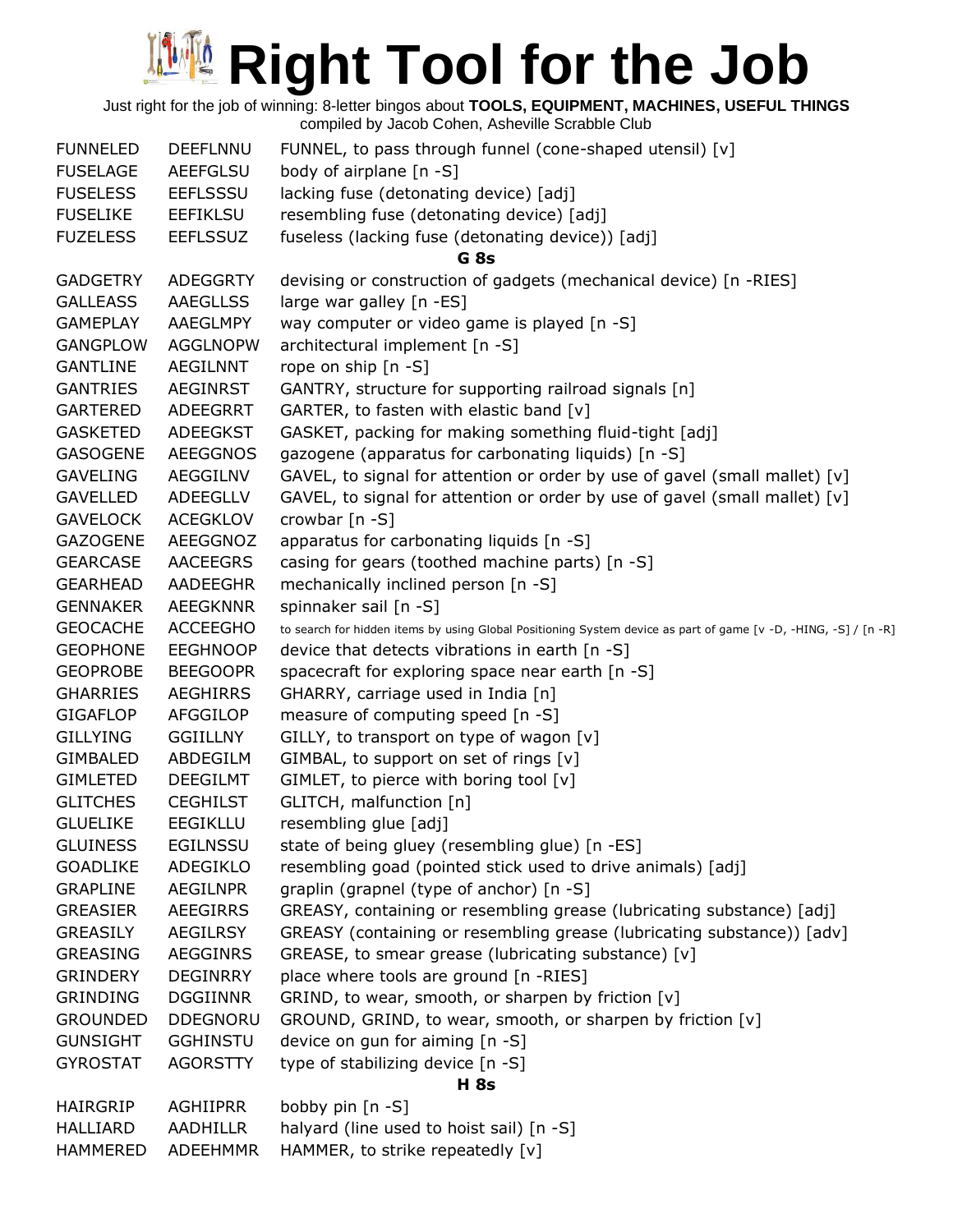Just right for the job of winning: 8-letter bingos about **TOOLS, EQUIPMENT, MACHINES, USEFUL THINGS**

| <b>HAMMERER</b> | AEEHMMRR         | one that hammers (to strike repeatedly) [n -S]                        |
|-----------------|------------------|-----------------------------------------------------------------------|
| <b>HANDAXES</b> | AADEHNSX         | HANDAX, small-handled ax [n]                                          |
| <b>HANDCART</b> | AACDHNRT         | cart pushed by hand [n -S]                                            |
| <b>HANDCUFF</b> | <b>ACDFFHNU</b>  | to fetter with restraining cuffs [v -ED, -ING, -S]                    |
| <b>HANDLOOM</b> | <b>ADHLMNOO</b>  | manually operated loom [n -S]                                         |
| HANDRAIL        | AADHILNR         | railing used for support [n -S]                                       |
| <b>HARDWARE</b> | <b>AADEHRRW</b>  | metal goods [n -S]                                                    |
| <b>HAULBACK</b> | AABCHKLU         | line for hauling cable back [n -S]                                    |
| HAULYARD        | AADHLRUY         | halyard (line used to hoist sail) [n -S]                              |
| <b>HEADGATE</b> | AADEEGHT         | gate to control flow of water [n -S]                                  |
| <b>HEADLAMP</b> | AADEHLMP         | light on front of car [n -S]                                          |
| HEADSAIL        | AADEHILS         | type of sail $[n - S]$                                                |
| <b>HEADSTAY</b> | <b>AADEHSTY</b>  | support for ship's foremast [n -S]                                    |
| <b>HEBETATE</b> | ABEEEHTT         | to make dull [v -D, -TING, -S]                                        |
| <b>HELICOPT</b> | <b>CEHILOPT</b>  | to travel by helicopter [v -ED, -ING, -S]                             |
| <b>HELILIFT</b> | <b>EFHIILLT</b>  | to transport by helicopter [v -ED, -ING, -S]                          |
| <b>HEMOSTAT</b> | <b>AEHMOSTT</b>  | instrument for reducing bleeding [n -S]                               |
| <b>HENEQUEN</b> | EEEHNNQU         | fiber used to make ropes [n -S]                                       |
| <b>HENEQUIN</b> | EEHINNQU         | henequen (fiber used to make ropes) [n -S]                            |
| <b>HENIQUEN</b> | EEHINNQU         | henequen (fiber used to make ropes) [n -S]                            |
| <b>HITCHING</b> | <b>CGHHIINT</b>  | HITCH, to fasten with knot or hook [v]                                |
| HOISTING        | <b>GHIINOST</b>  | HOIST, to haul up by some mechanical means [v]                        |
| <b>HOLDBACK</b> | <b>ABCDHKLO</b>  | restraining device [n -S]                                             |
| <b>HOLDDOWN</b> | <b>DDHLNOOW</b>  | clamp for holding object in place [n -S]                              |
| <b>HOLDFAST</b> | <b>ADFHLOST</b>  | fastening device [n -S]                                               |
| <b>HOOKIEST</b> | <b>EHIKOOST</b>  | HOOKY, full of hooks [adj]                                            |
| <b>HOOKLESS</b> | <b>EHKLOOSS</b>  | lacking hook [adj]                                                    |
| <b>HOOKLIKE</b> | <b>EHIKKLOO</b>  | resembling hook [adj]                                                 |
| <b>HOROLOGY</b> | <b>GHLOOORY</b>  | science of measuring time [n -GIES]                                   |
| <b>HORSEBOX</b> | <b>BEHOORSX</b>  | closed vehicle for transporting horses [n -ES]                        |
| <b>HORSECAR</b> | <b>ACEHORRS</b>  | streetcar drawn by horse [n -S]                                       |
| <b>HOSELIKE</b> | <b>EEHIKLOS</b>  | resembling hose [adj]                                                 |
| <b>HOSEPIPE</b> | <b>EEHIOPPPS</b> | flexible tube [n -S]                                                  |
| <b>HOTBOXES</b> | <b>BEHOOSTX</b>  | HOTBOX, overheated bearing of railroad car [n]                        |
| <b>HYDROSKI</b> | <b>DHIKORSY</b>  | plate attached to seaplane to facilitate takeoffs and landings [n -S] |
|                 |                  | I 8s                                                                  |
| <b>ICEMAKER</b> | <b>ACEEIKMR</b>  | appliance that makes ice [n -S]                                       |
| <b>INCISORY</b> | <b>CIINORSY</b>  | adapted for cutting [adj]                                             |
| <b>INFOTECH</b> | <b>CEFHINOT</b>  | computer technology for distributing data [n -S]                      |
| <b>INHAULER</b> | AEHILNRU         | inhaul (line for bringing in sail) [n -S]                             |
| <b>INLACING</b> | <b>ACGIILNN</b>  | INLACE, to enlace (to bind with laces) [v]                            |
| <b>INPUTTED</b> | <b>DEINPTTU</b>  | INPUT, to enter data into computer [v]                                |
| <b>INPUTTER</b> | EINPRTTU         | one that inputs (to enter data into computer) [n -S]                  |
| <b>INSULANT</b> | <b>AILNNSTU</b>  | insulating material [n -S]                                            |
| <b>INTERCOM</b> | <b>CEIMNORT</b>  | type of communication system [n -S]                                   |
| <b>INTERNET</b> | EEINNRTT         | network of computer networks [n -S]                                   |
| <b>INTRANET</b> | AEINNRTT         | computer network with restricted access [n -S]                        |
|                 |                  |                                                                       |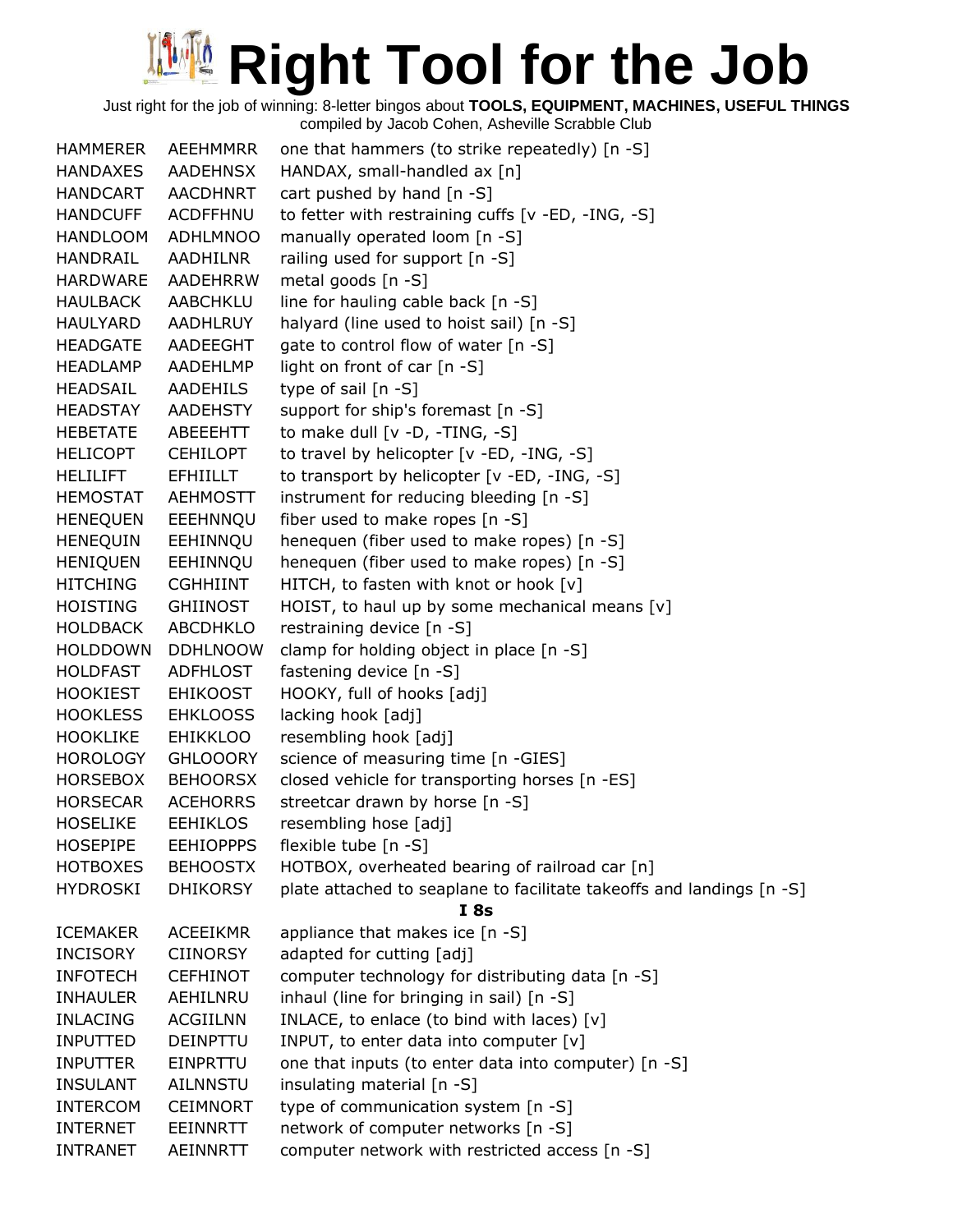Just right for the job of winning: 8-letter bingos about **TOOLS, EQUIPMENT, MACHINES, USEFUL THINGS**

| <b>INVERTOR</b> | <b>EINORRTV</b> | type of electrical device [n -S]                                                            |
|-----------------|-----------------|---------------------------------------------------------------------------------------------|
| <b>IRONWARE</b> | AEINORRW        | articles made of iron [n -S]                                                                |
| <b>IRONWORK</b> | <b>IKNOORRW</b> | objects made of iron [n -S]                                                                 |
|                 |                 | J 8s                                                                                        |
| <b>JACKSTAY</b> | <b>AACJKSTY</b> | rope of ship $[n - S]$                                                                      |
| <b>JALOPIES</b> | <b>AEIJLOPS</b> | JALOPY, decrepit car [n]                                                                    |
| <b>JEMMYING</b> | <b>EGIJMMNY</b> | JEMMY, to jimmy (to pry open with crowbar) [v]                                              |
| <b>JETLINER</b> | EEIJLNRT        | type of aircraft (any machine or device capable of flying) [n -S]                           |
| <b>JETTISON</b> | <b>EIJNOSTT</b> | to cast overboard [v -ED, -ING, -S]                                                         |
| <b>JETWAYS</b>  | <b>AEJSTWY</b>  | JETWAY, telescoping corridor that extends from airport terminal to aircraft-trademark [n]   |
| <b>JIGSAWED</b> | <b>ADEGIJSW</b> | JIGSAW, to cut with type of saw [v]                                                         |
| <b>JIMMYING</b> | <b>GIIJMMNY</b> | JIMMY, to pry open with crowbar [v]                                                         |
| <b>JOHNBOAT</b> | <b>ABHJNOOT</b> | narrow square-ended boat [n -S]                                                             |
| <b>JOYSTICK</b> | <b>CIJKOSTY</b> | control stick in airplane [n -S]                                                            |
| <b>JUMARING</b> | AGIJMNRU        | JUMAR, to climb with ropes using type of clamp [v]                                          |
| <b>JUMARRED</b> | ADEJMRRU        | JUMAR, to climb with ropes using type of clamp [v]                                          |
| <b>JUNKYARD</b> | <b>ADJKNRUY</b> | place where junk is stored [n -S]                                                           |
|                 |                 | <b>K8s</b>                                                                                  |
| <b>KAYAKING</b> | AAGIKKNY        | act or skill of managing kayak [n -S] / KAYAK, to travel in kayak (Inuit canoe) [v]         |
| <b>KECKLES</b>  | <b>CEEKKLS</b>  | KECKLE, to wind with rope to prevent chafing [v]                                            |
| <b>KECKLING</b> | <b>CEGIKKLN</b> | KECKLE, to wind with rope to prevent chafing [v]                                            |
| <b>KEELBOAT</b> | <b>ABEEKLOT</b> | freight boat [n -S]                                                                         |
| <b>KEENNESS</b> | <b>EEEKNNSS</b> | sharpness (quality of being sharp (suitable for or capable of cutting or piercing)) [n -ES] |
| <b>KEYBOARD</b> | <b>ABDEKORY</b> | to operate machine by means of keyset [v -ED, -ING, -S]                                     |
| <b>KEYPUNCH</b> | <b>CEHKNPUY</b> | to perforate with machine [v -ED, -ING, -ES]                                                |
| KINGBOLT        | <b>BGIKLNOT</b> | kingpin (central bolt connecting axle to vehicle) [n -S]                                    |
| <b>KISKADEE</b> | <b>ADEEIKKS</b> | large flycatcher [n -S]                                                                     |
| <b>KNOTLESS</b> | <b>EKLNOSST</b> | having no knots [adj]                                                                       |
| <b>KNOTLIKE</b> | <b>EIKKLNOT</b> | resembling knot [adj]                                                                       |
| KNOTTIER        | <b>EIKNORTT</b> | KNOTTY, full of knots [adj]                                                                 |
| <b>KNOTTILY</b> | <b>IKLNOTTY</b> | KNOTTY, full of knots [adv]                                                                 |
| <b>KNOTTING</b> | <b>GIKNNOTT</b> | KNOT, to tie in knot (closed loop) [v]                                                      |
|                 |                 | L <sub>8s</sub>                                                                             |
| <b>LADLEFUL</b> | ADEFLLLU        | as much as ladle will hold [n -S]                                                           |
| <b>LAMPLESS</b> | <b>AELLMPSS</b> | lacking lamp (device for giving light) [adj]                                                |
| LANDSIDE        | ADDEILNS        | part of plow [n -S]                                                                         |
| LASERING        | <b>AEGILNRS</b> | LASER, to treat with laser (device that amplifies light waves) $[v]$                        |
| <b>LATCHING</b> | <b>ACGHILNT</b> | LATCH, to close with type of fastening device $[v]$                                         |
| <b>LATEENER</b> | <b>AEEELNRT</b> | lateen (sailing vessel) [n -S]                                                              |
| <b>LATIGOES</b> | <b>AEGILOST</b> | LATIGO, strap used to fasten saddle [n]                                                     |
| <b>LAUNCHER</b> | ACEHLNRU        | launching device [n -S]                                                                     |
| LAVATORY        | <b>AALORTVY</b> | room equipped with washing and toilet facilities [n -RIES]                                  |
| <b>LEASHING</b> | <b>AEGHILNS</b> | LEASH, to restrain animal with line or thong $[v]$                                          |
| LEEBOARD        | ABDEELOR        | board attached to sailing vessel to prevent leeway [n -S]                                   |
| <b>LEVERING</b> | EEGILNRV        | LEVER, to move with lever (rigid body used to lift weight) [v]                              |
| LEWISSON        | <b>EILNOSSW</b> | lewis (hoisting device) [n -S]                                                              |
| LIFEBOAT        | ABEFILOT        | small rescue boat [n -S]                                                                    |
|                 |                 |                                                                                             |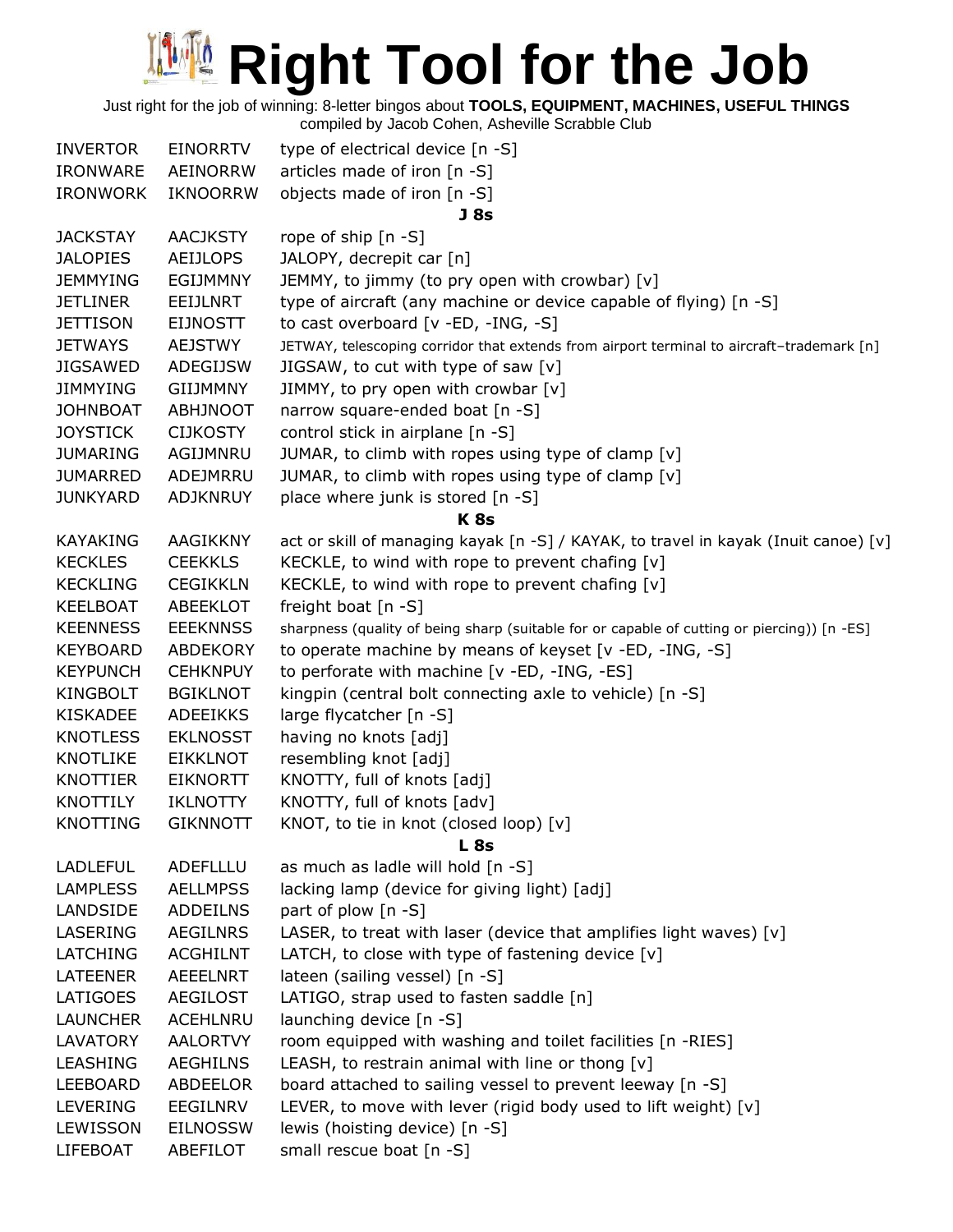Just right for the job of winning: 8-letter bingos about **TOOLS, EQUIPMENT, MACHINES, USEFUL THINGS**

| <b>LIFTGATE</b>             | <b>AEFGILTT</b>             | rear panel on station wagon that opens upward [n -S]                                                                     |
|-----------------------------|-----------------------------|--------------------------------------------------------------------------------------------------------------------------|
| <b>LINCHPIN</b>             | <b>CHIILNNP</b>             | locking pin inserted in end of shaft [n -S]                                                                              |
| <b>LINOTYPE</b>             | <b>EILNOPTY</b>             | to set type with machine [v -D, -PING, -S]                                                                               |
| <b>LINSTOCK</b>             | <b>CIKLNOST</b>             | stick having one end divided to hold match [n -S]                                                                        |
| <b>LOCKABLE</b>             | <b>ABCEKLLO</b>             | LOCK, to secure by means of mechanical fastening device [adj]                                                            |
| <b>LOCKLESS</b>             | <b>CEKLLOSS</b>             | lacking lock (mechanical fastening device) [adj]                                                                         |
| <b>LOCOFOCO</b>             | CCFLOOOO                    | type of friction match [n -S]                                                                                            |
| <b>LONGLINE</b>             | EGILLNNO                    | type of fishing line [n -S]                                                                                              |
| LONGSOME                    | <b>EGLMNOOS</b>             | tediously long [adj]                                                                                                     |
| LOWRIDER                    | <b>DEILORRW</b>             | car having lowered suspension [n -s]                                                                                     |
| <b>LYNCHPIN</b>             | <b>CHILNNPY</b>             | linchpin (locking pin inserted in end of shaft) [n -S]                                                                   |
|                             |                             | <b>M</b> 8s                                                                                                              |
| MAINMAST                    | AAIMMNST                    | principal mast of vessel [n -S]                                                                                          |
| MAINSAIL                    | <b>AAIILMNS</b>             | principal sail of vessel [n -S]                                                                                          |
| <b>MAKEFAST</b>             | <b>AAEFKMST</b>             | object to which boat is tied [n -S]                                                                                      |
| MANGONEL                    | <b>AEGLMNNO</b>             | medieval military device for hurling stones [n -S]                                                                       |
| MATERIEL                    | AEEILMRT                    | aggregate of equipment and supplies used by organization [n -S]                                                          |
| MAXIBOAT                    | AABIMOTX                    | large racing yacht [n -S]                                                                                                |
| MECHANIC                    | <b>ACCEHIMN</b>             | person who works with machines [n -S]                                                                                    |
| <b>MENDABLE</b>             | ABDEELMN                    | MEND, to repair (to restore to good condition) [adj]                                                                     |
| <b>METERING</b>             | <b>EEGIMNRT</b>             | METER, to measure by mechanical means [v]                                                                                |
| <b>MICROBUS</b>             | <b>BCIMORSU</b>             | small bus [n -ES, -SSES]                                                                                                 |
| MICROCAR                    | <b>ACCIMORR</b>             | very small car [n -S]                                                                                                    |
| <b>MICRURGY</b>             | <b>CGIMRRUY</b>             | use of minute tools under high magnification [n -GIES]                                                                   |
| MILLABLE                    | ABEILLLM                    | MILL, to grind by mechanical means [adj]                                                                                 |
| MILLPOND                    | <b>DILLMNOP</b>             | pond for supplying water to run mill wheel (type of waterwheel) [n -S]<br>current of water that drives mill wheel [n -S] |
| MILLRACE<br><b>MIMEOING</b> | <b>ACEILLMR</b><br>EGIIMMNO | MIMEO, to make copies of by use of mimeograph [v]                                                                        |
| MINIBIKE                    | <b>BEIIIKMN</b>             | small motorcycle [n -S]                                                                                                  |
| <b>MISKEYED</b>             | <b>DEEIKMSY</b>             | MISKEY, to key into machine incorrectly [v]                                                                              |
| <b>MISSTAMP</b>             | <b>AIMMPSST</b>             | to stamp wrongly [v -ED, -ING, -S]                                                                                       |
| <b>MISUSAGE</b>             | <b>AEGIMSSU</b>             | incorrect use $[n - S]$                                                                                                  |
| <b>MODEMING</b>             | <b>DEGIMMNO</b>             | MODEM, to transmit by modem (device for converting signals from one form to another) [v]                                 |
| <b>MONOHULL</b>             | <b>HLLMNOOU</b>             | vessel with single hull [n -S]                                                                                           |
| MONOPOLE                    | <b>ELMNOOOP</b>             | type of radio antenna [n -S]                                                                                             |
| MONORAIL                    | AILMNOOR                    | single rail serving as track for wheeled vehicle [n -S]                                                                  |
| MOONSAIL                    | <b>AILMNOOS</b>             | light, square sail [n -S]                                                                                                |
| <b>MORTICER</b>             | <b>CEIMORRT</b>             | mortiser (one that mortises (to join or fasten securely)) [n -S]                                                         |
| <b>MORTISER</b>             | <b>EIMORRST</b>             | one that mortises (to join or fasten securely) [n -S]                                                                    |
| <b>MOTORBUS</b>             | <b>BMOORSTU</b>             | bus [n -ES or -SSES]                                                                                                     |
| <b>MOTORCAR</b>             | <b>ACMOORRT</b>             | automobile [n -S]                                                                                                        |
| <b>MOTORDOM</b>             | <b>DMMOOORT</b>             | motor vehicle industry [n -S]                                                                                            |
| <b>MOTORISE</b>             | <b>EIMOORST</b>             | to motorize (to equip with motor vehicles) [v -D, -SING, -S]                                                             |
| MOTORIZE                    | <b>EIMOORTZ</b>             | to equip with motor vehicles [v -D, -ZING, -S]                                                                           |
| <b>MOTORMAN</b>             | AMMNOORT                    | one who operates electric streetcar or subway train [n -MEN]                                                             |
| MOUSEPAD                    | ADEMOPSU                    | flat pad on which computer mouse is used [n -S]                                                                          |
| MOVIEOLA                    | AEILMOOV                    | device for viewing and editing film [n -S]                                                                               |
|                             |                             |                                                                                                                          |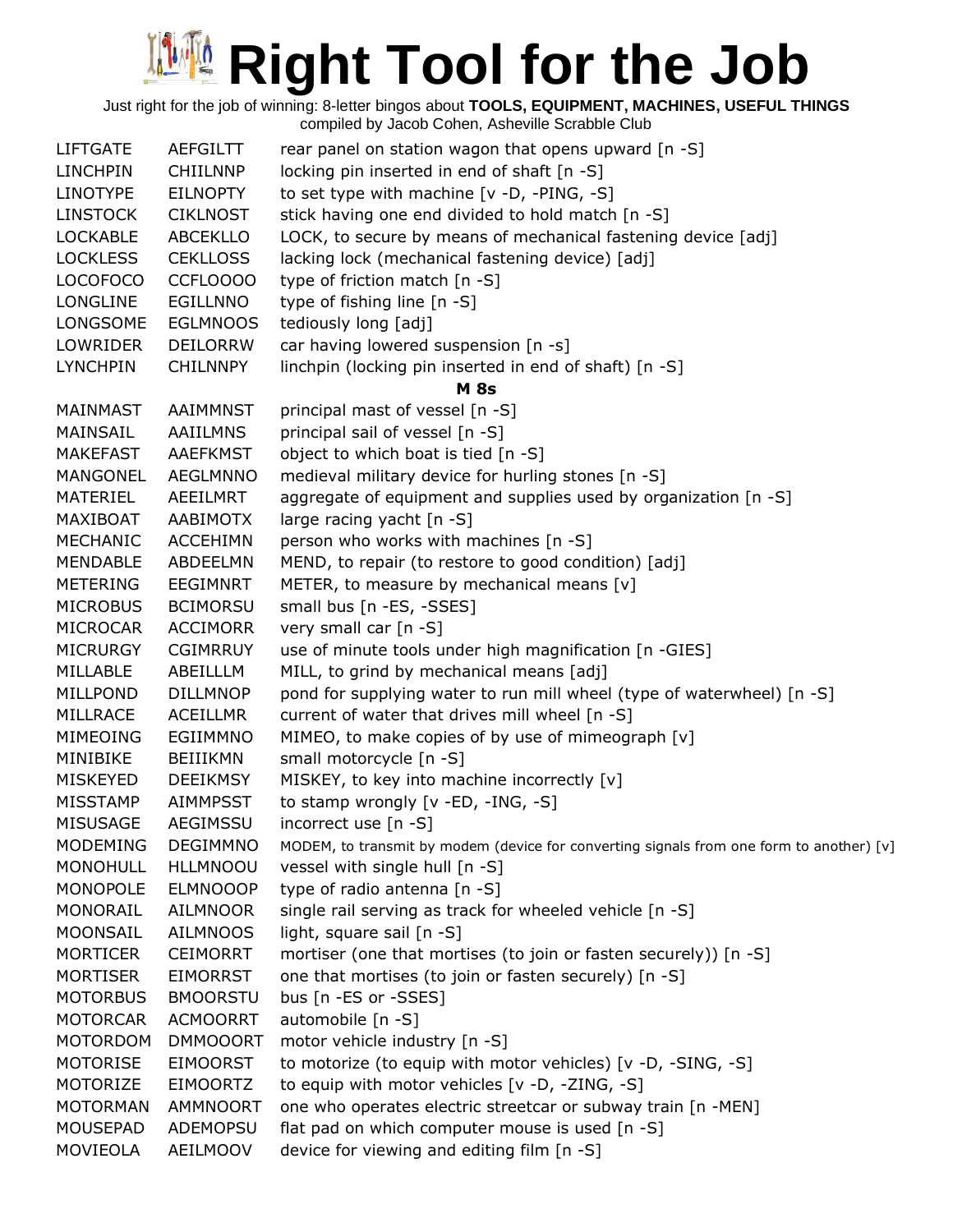Just right for the job of winning: 8-letter bingos about **TOOLS, EQUIPMENT, MACHINES, USEFUL THINGS** compiled by Jacob Cohen, Asheville Scrabble Club

| <b>MUDGUARD</b><br><b>MULTIJET</b><br><b>MULTIUSE</b><br><b>MYOGRAPH</b> | ADDGMRUU<br>EIJLMTTU<br><b>EILMSTUU</b><br><b>AGHMOPRY</b> | fender (metal guard over wheel of motor vehicle) [n -S]<br>having more than two jets [adj]<br>having many uses [adj]<br>instrument for recording muscular contractions [n -S] |
|--------------------------------------------------------------------------|------------------------------------------------------------|-------------------------------------------------------------------------------------------------------------------------------------------------------------------------------|
| <b>MYOSCOPE</b>                                                          | <b>CEMOOPSY</b>                                            | instrument for observing muscular contractions [n -S]<br><b>N</b> 8s                                                                                                          |
| NAILHEAD                                                                 | AADEHILN                                                   | top of nail [n -S]                                                                                                                                                            |
| <b>NAILLESS</b>                                                          | <b>AEILLNSS</b>                                            | lacking nails [adj]                                                                                                                                                           |
| <b>NANOTECH</b>                                                          | <b>ACEHNNOT</b>                                            | technology of building electronic devices from individual atoms and molecules [n -S]                                                                                          |
| <b>NEEDLING</b>                                                          | <b>DEEGILNN</b>                                            | act of one who needles (to sew with slender, pointed instrument) [n -S] / NEEDLE [v]                                                                                          |
| <b>NOSEBAND</b>                                                          | <b>ABDENNOS</b>                                            | part of horse's bridle [n -S]<br><b>O</b> 8s                                                                                                                                  |
| <b>ODOGRAPH</b>                                                          | <b>ADGHOOPR</b>                                            | odometer (device for measuring distance traveled) [n -S]                                                                                                                      |
| <b>ODOMETER</b>                                                          | <b>DEEMOORT</b>                                            | device for measuring distance traveled [n -S]                                                                                                                                 |
| <b>ODOMETRY</b>                                                          | <b>DEMOORTY</b>                                            | process of using odometer (device for measuring distance traveled) [n -RIES]                                                                                                  |
| <b>OHMMETER</b>                                                          | <b>EEHMMORT</b>                                            | instrument for measuring ohmage [n -S]                                                                                                                                        |
| <b>OILINESS</b>                                                          | <b>EIILNOSS</b>                                            | state of being oily (covered or soaked with oil) [n -ES]                                                                                                                      |
| <b>OILSTONE</b>                                                          | <b>EILNOOST</b>                                            | stone for sharpening tools [n -S]                                                                                                                                             |
| OILTIGHT                                                                 | <b>GHIILOTT</b>                                            | being so tight as to prevent passage of oil [adj]                                                                                                                             |
| <b>OPERABLE</b>                                                          | <b>ABEELOPR</b>                                            | usable (capable of being used) [adj]                                                                                                                                          |
| <b>OPERABLY</b>                                                          | <b>ABELOPRY</b>                                            | OPERABLE, usable (capable of being used) [adv]                                                                                                                                |
| <b>ORRERIES</b>                                                          | <b>EEIORRRS</b>                                            | ORRERY, mechanical model of solar system [n]                                                                                                                                  |
| <b>OTOSCOPE</b>                                                          | <b>CEOOOPST</b>                                            | instrument for examining ear [n -S]                                                                                                                                           |
| <b>OUTBOARD</b>                                                          | <b>ABDOORTU</b>                                            | type of motor [n -S]                                                                                                                                                          |
| <b>OVENLIKE</b><br><b>OVENWARE</b>                                       | EEIKLNOV<br><b>AEENORVW</b>                                | OVEN, enclosed compartment in which substances are heated [adj]<br>heat-resistant dishes for baking and serving food [n -S]                                                   |
| <b>OVERHAUL</b>                                                          | <b>AEHLORUV</b>                                            | to examine carefully for needed repairs [v -ED, -ING, -S]                                                                                                                     |
| <b>OVERHEAT</b>                                                          | <b>AEEHORTV</b>                                            | to heat to excess [v -ED, -ING, -S]                                                                                                                                           |
| <b>OVERPUMP</b>                                                          | <b>EMOPPRUV</b>                                            | to pump to excess $[v - ED, -ING, -S]$                                                                                                                                        |
| <b>OVERTOIL</b>                                                          | <b>EILOORTV</b>                                            | to wear out or exhaust by excessive toil [v -ED, -ING, -S]                                                                                                                    |
| <b>OVERWEAR</b>                                                          | AEEORRVW                                                   | to wear out [v -WORE, -WORN, -ING, -S]                                                                                                                                        |
| <b>OVERWIND</b>                                                          | DEINORVW                                                   | to wind too much, as watch [v -ED, -WOUND, -ING, -S]                                                                                                                          |
| <b>OXIMETER</b>                                                          | <b>EEIMORTX</b>                                            | instrument for measuring amount of oxygen in blood [n -S]                                                                                                                     |
| <b>OZONIZER</b>                                                          | EINOORZZ                                                   | device for converting oxygen into ozone [n -S]                                                                                                                                |
|                                                                          |                                                            | <b>P</b> 8s                                                                                                                                                                   |
| <b>PAILSFUL</b>                                                          | AFILLPSU                                                   | PAILFUL, as much as pail can hold [n]                                                                                                                                         |
| <b>PANNIKIN</b>                                                          | AIIKNNNP                                                   | small saucepan (deep cooking pan with handle) [n -S]                                                                                                                          |
| <b>PANOPTIC</b>                                                          | <b>ACINOPPT</b>                                            | including everything visible in one view [adj]                                                                                                                                |
| <b>PANORAMA</b>                                                          | <b>AAAMNOPR</b>                                            | complete view [n -S]                                                                                                                                                          |
| PARAFOIL                                                                 | AAFILOPR                                                   | fabric device that resembles parachute [n -S]                                                                                                                                 |
| PARAKITE                                                                 | AAEIKPRT                                                   | parachute kite for towing person through air by motorboat [n -S]                                                                                                              |
| PARASAIL                                                                 | <b>AAAILPRS</b>                                            | to soar while harnessed to parachute towed by car or boat [v -ED, -ING, -S]                                                                                                   |
| PARAVANE                                                                 | AAAENPRV                                                   | underwater device used to cut cables [n -S]                                                                                                                                   |
| PARAWING                                                                 | AAGINPRW                                                   | winglike parachute [n -S]                                                                                                                                                     |
| <b>PATENTED</b>                                                          | <b>ADEENPTT</b>                                            | PATENT, to obtain patent (government grant protecting rights of inventor) on [v]                                                                                              |
| <b>PATENTEE</b>                                                          | AEEENPTT                                                   | one that holds patent [n -S]                                                                                                                                                  |
| <b>PATENTLY</b>                                                          | <b>AELNPTTY</b>                                            | obviously (in obvious (easily perceived or understood) manner) [adv]                                                                                                          |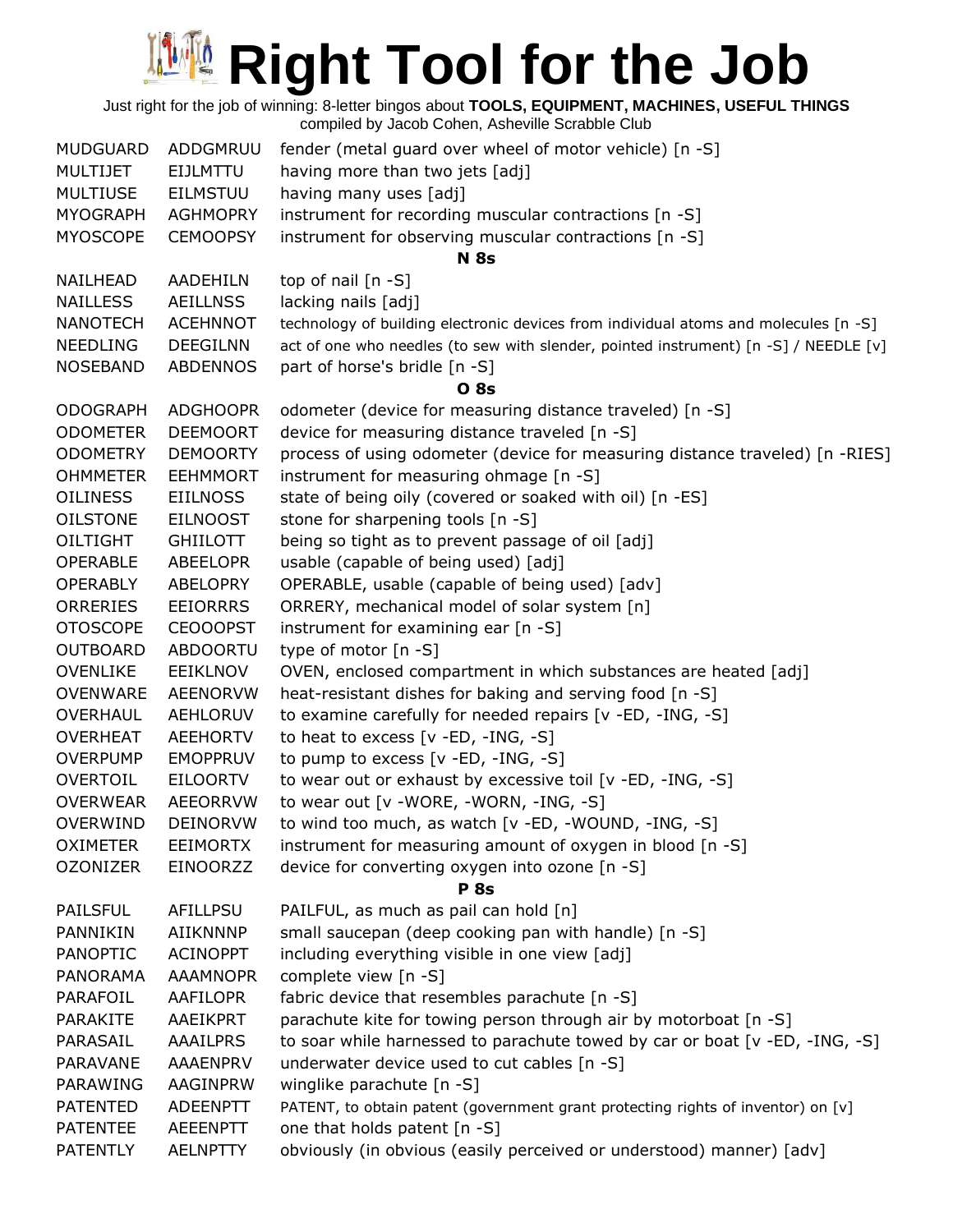Just right for the job of winning: 8-letter bingos about **TOOLS, EQUIPMENT, MACHINES, USEFUL THINGS**

compiled by Jacob Cohen, Asheville Scrabble Club PATENTOR AENOPRTT one that grants patent [n -S] PATTYPAN AANPPTTY pan in which patties are baked [n -S] PEDALING ADEGILNP PEDAL, to operate by means of foot levers [v] PEDALLED ADDEELLP PEDAL, to operate by means of foot levers [v] PEDALLER ADEELLPR pedaler (one that pedals (to operate by means of foot levers)) [n -S] PENCILER CEEILNPR one that pencils (to produce by using pencil (writing and drawing implement)) [n -S] PENDULAR ADELNPRU PENDULUM, type of free swinging body [adj] PENDULUM DELMNPUU type of free swinging body [n -S] PENKNIFE EEFIKNNP small pocketknife [n -IVES] PENLIGHT EGHILNPT small flashlight [n -S] PENSTOCK CEKNOPST conduit for conveying water to waterwheel [n -S] PESTLING EGILNPST PESTLE, to crush with club-shaped hand tool [v] PHOTOMAP AHMOOPPT to map by means of aerial photography [v -PPED, -PPING, -S] PIASSABA AAABIPSS piassava (coarse, stiff fiber used for brooms) [n -S] PIASSAVA AAAIPSSV coarse, stiff fiber (used for brooms) [n -S] PICKAXED ACDEIKPX PICKAX, to use pickax (tool for breaking hard surfaces) [v] / PICKAXE, to pickax [v] PICKAXES ACEIKPSX PICKAX, to use pickax (tool for breaking hard surfaces) [v] / PICKAXE, to pickax [v] PICKLOCK CCIKKLOP tool for opening locks [n -S] PICKWICK CCIIKKPW device for raising wicks in oil lamps [n -S] PINPRICK CIIKNPPR to puncture with pin [v -ED, -ING, -S] PIPELESS EEILPPSS having no pipe [adj] PIPELIKE EEIIKLPP resembling pipe [adj] PIPELINE EEIILNPP to convey by line of pipe [v -D, -NING, -S] PIPESTEM EEIMPPST stem of tobacco pipe [n -S] PIPEWORK EIKOPPRW pipes collectively [n -S] PLENCHES CEEHLNPS PLENCH, tool serving as pliers and wrench [n] PLOUGHED DEGHLOPU PLOUGH, to plow (to turn up land with plow (farm implement)) [v] PLOWABLE ABELLOPW PLOW, to turn up land with plow (farm implement) [adj] PLOWHEAD ADEHLOPW clevis of plow [n -S] PLUMBERY BELMPRUY work of plumber [n -RIES] PLUMBING BGILMNPU pipe system of building [n -S] / PLUMB, to determine depth of [v] POINTIER EIINOPRT POINTY, coming to sharp, tapering end [adj] POSTHEAT AEHOPSTT heat applied to metal after welding [n -S] PREDRILL DEILLPRR to drill beforehand [v -ED, -ING, -S] PRINTOUT INOPRTTU printed output of computer [n -S] **PRODDING** DDGINOPR PROD, to jab with something pointed  $[v]$ PROLONGE EGLNOOPR rope used for pulling gun carriage [n -S] PRYINGLY GILNPRYY PRY, to inquire impertinently into private matters [adv] PULLEYED DEELLPUY PULLEY, to hoist with pulley (device used for lifting weight) [v] PULMOTOR LMOOPRTU respiratory device [n -S] PULSEJET EEJLPSTU type of engine [n -S] PULSOJET EJLOPSTU pulsejet (type of engine) [n -S] PUMPABLE ABELMPPU PUMP, to cause to flow by means of pump (device for moving fluids) [adj] PUMPJACK ACJKMPPU pumping apparatus at oil well [n -S] PUMPLESS ELMPPSSU lacking pump [adj] PUMPLIKE EIKLMPPU resembling pump [adj] PUNCHING CGHINNPU PUNCH, to perforate with type of tool [v]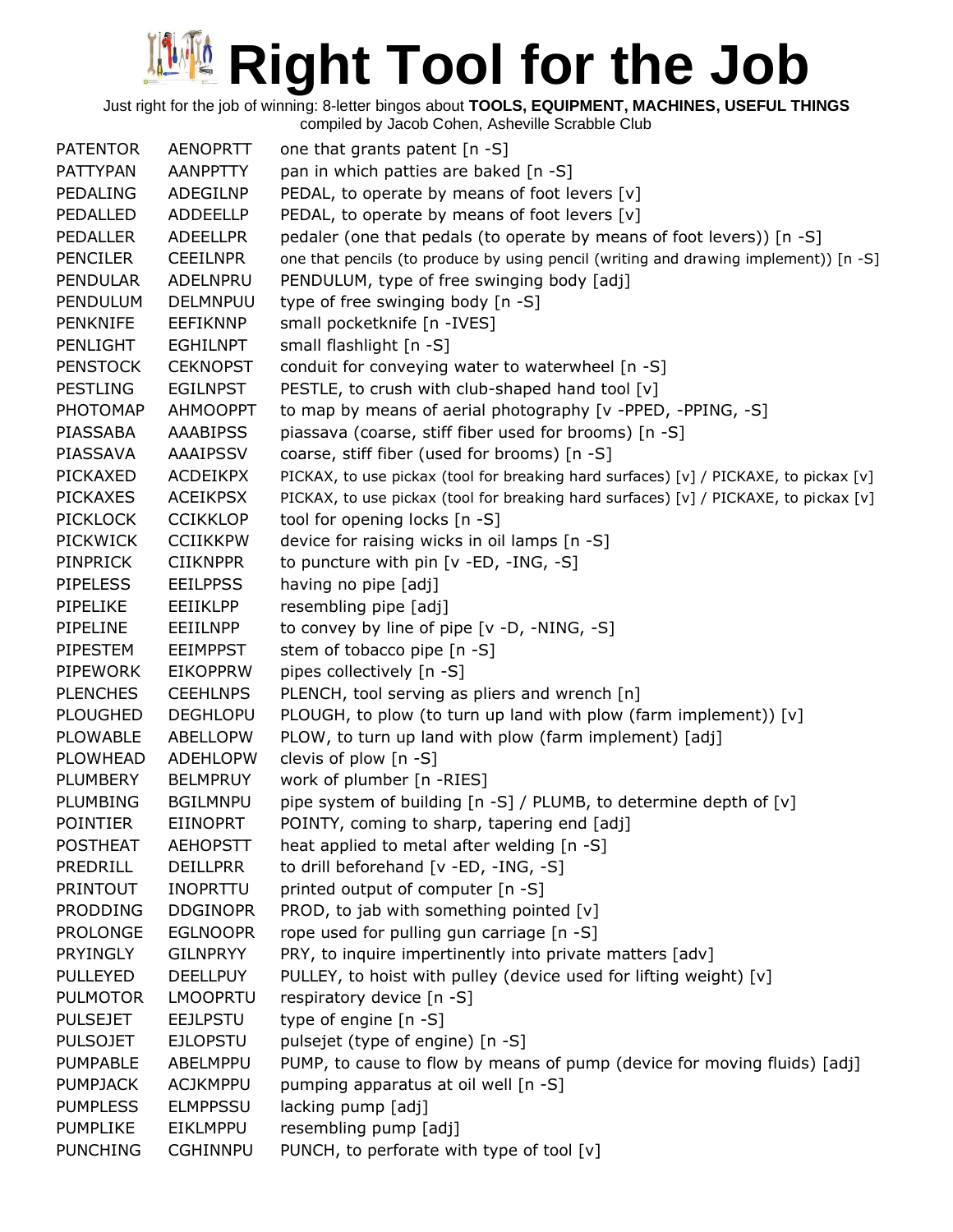Just right for the job of winning: 8-letter bingos about **TOOLS, EQUIPMENT, MACHINES, USEFUL THINGS**

| <b>PUSHCART</b> | <b>ACHPRSTU</b> | light cart pushed by hand [n -S]                                                                            |
|-----------------|-----------------|-------------------------------------------------------------------------------------------------------------|
| <b>PUSHDOWN</b> | <b>DHNOPSUW</b> | store of computer data [n -S]                                                                               |
| PYROSTAT        | <b>AOPRSTTY</b> | thermostat $[n -S]$                                                                                         |
|                 |                 | Q 8s                                                                                                        |
| QUADRIGA        | AADGIQRU        | chariot drawn by four horses [n -E]                                                                         |
| QUOINING        | GIINNOQU        | QUOIN, to secure with type of wedge [v]                                                                     |
|                 |                 | <b>R</b> 8s                                                                                                 |
| <b>RACHETED</b> | <b>ACDEEHRT</b> | RACHET, ratchet (to increase or decrease by small amounts) [v]                                              |
| <b>RACKWORK</b> | <b>ACKKORRW</b> | type of mechanism [n -S]                                                                                    |
| RADIATOR        | AADIORRT        | heating device [n -S]                                                                                       |
| <b>RAPPELED</b> | <b>ADEELPPR</b> | RAPPEL, to descend from steep height by means of rope [v]                                                   |
| RATTLING        | AGILNRTT        | ratline (one of ropes forming steps of ship's rope ladder) [n -S]                                           |
| <b>RAZORING</b> | AGINORRZ        | RAZOR, to shave or cut with sharp-edged instrument [v]                                                      |
| <b>REAPHOOK</b> | <b>AEHKOOPR</b> | implement used in reaping [n -S]                                                                            |
| REBORING        | <b>BEGINORR</b> | REBORE, BORE, to pierce with rotary tool [v]                                                                |
| <b>REBUTTON</b> | <b>BENORTTU</b> | BUTTON, to fasten with button (small disk) [v -ED, -ING, -S]                                                |
| <b>RECOMBED</b> | <b>BCDEEMOR</b> | RECOMB, COMB, to arrange or clean with comb (toothed instrument) [v]                                        |
| REDIALED        | <b>ADDEEILR</b> | REDIAL, to dial (to manipulate calibrated disk) again [v]                                                   |
| REELABLE        | ABEEELLR        | REEL, to wind on type of rotary device [adj]                                                                |
| <b>REFASTEN</b> | <b>AEEFNRST</b> | FASTEN, to secure (to make firm or tight) [v -ED, -ING, -S]                                                 |
| REFITTED        | <b>DEEFIRTT</b> | REFIT, to prepare and equip for additional use $[v]$                                                        |
| <b>REGEARED</b> | ADEEEGRR        | REGEAR, GEAR, to provide with gears (toothed machine parts) [v]                                             |
| <b>REGLUING</b> | EGGILNRU        | REGLUE, GLUE, to fasten with glue (adhesive substance) [v]                                                  |
| <b>REHAMMER</b> | <b>AEEHMMRR</b> | HAMMER, to strike repeatedly [v -ED, -ING, -S]                                                              |
| <b>REINVENT</b> | <b>EEINNRTV</b> | to invent again [v -ED, -ING, -S]                                                                           |
| <b>REKEYING</b> | EEGIKNRY        | REKEY, KEY, to provide with key (device used to turn bolt in lock) [v]                                      |
| <b>RELACING</b> | <b>ACEGILNR</b> | RELACE, LACE, to fasten by means of lace (cord for drawing together two edges) [v]                          |
| <b>RELOCKED</b> | <b>CDEEKLOR</b> | RELOCK, LOCK, to secure by means of mechanical fastening device [v]                                         |
| RENAILED        | <b>ADEEILNR</b> | RENAIL, NAIL, to fasten with nail (slender piece of metal) [v]                                              |
| <b>REPEGGED</b> | <b>DEEEGGPR</b> | REPEG, PEG, to fasten with peg (wooden pin) [v]                                                             |
| REPINNED        | <b>DEEINNPR</b> | REPIN, PIN, to fasten with pin (slender, pointed piece of metal) [v]                                        |
| <b>REPLOWED</b> | <b>DEELOPRW</b> | REPLOW, PLOW, to turn up land with plow (farm implement) [v]                                                |
| <b>REPOUSSE</b> | <b>EEOPRSSU</b> | raised design hammered in metal [n -S]                                                                      |
| <b>RESAWING</b> | <b>AEGINRSW</b> | RESAW, SAW, to cut or divide with saw (type of cutting tool) [v]                                            |
| <b>RESECURE</b> | <b>CEEERRSU</b> | to secure again [v -D, -RING, -S]                                                                           |
| <b>RESEWING</b> | <b>EEGINRSW</b> | RESEW, SEW, to mend or fasten with needle and thread [v]                                                    |
| <b>RESISTOR</b> | <b>EIORRSST</b> | device in electric circuit [n -S]                                                                           |
| <b>RESOLDER</b> | <b>DEELORRS</b> | to solder again [v -ED, -ING, -S]                                                                           |
| <b>RESURVEY</b> | <b>EERRSUVY</b> | SURVEY, to determine boundaries, area, or elevations of by measuring angles and distances [v -ED, -ING, -S] |
| <b>RETACKED</b> | <b>ACDEEKRT</b> | RETACK, TACK, to fasten with tacks (short, sharp-pointed nails) [v]                                         |
| <b>RETAPING</b> | <b>AEGINPRT</b> | RETAPE, TAPE, to fasten with tape (long, narrow strip or band) [v]                                          |
| <b>RETEMPER</b> | <b>EEEMPRRT</b> | to temper again [v -ED, -ING, -S]                                                                           |
| <b>RETIEING</b> | EEGIINRT        | RETIE, TIE, to fasten with cord or rope [v]                                                                 |
| <b>RETOOLED</b> | <b>DEELOORT</b> | RETOOL, to reequip with tools [v]                                                                           |
| <b>RETROFIT</b> | <b>EFIORRTT</b> | to furnish with new parts not originally available [v -TTED, -TTING, -S]                                    |
| <b>REWIRING</b> | EGIINRRW        | REWIRE, WIRE, to fasten with wire (slender rod, strand, or thread of ductile metal) [v]                     |
| <b>RICKSHAW</b> | <b>ACHIKRSW</b> | small, two-wheeled passenger vehicle [n -S]                                                                 |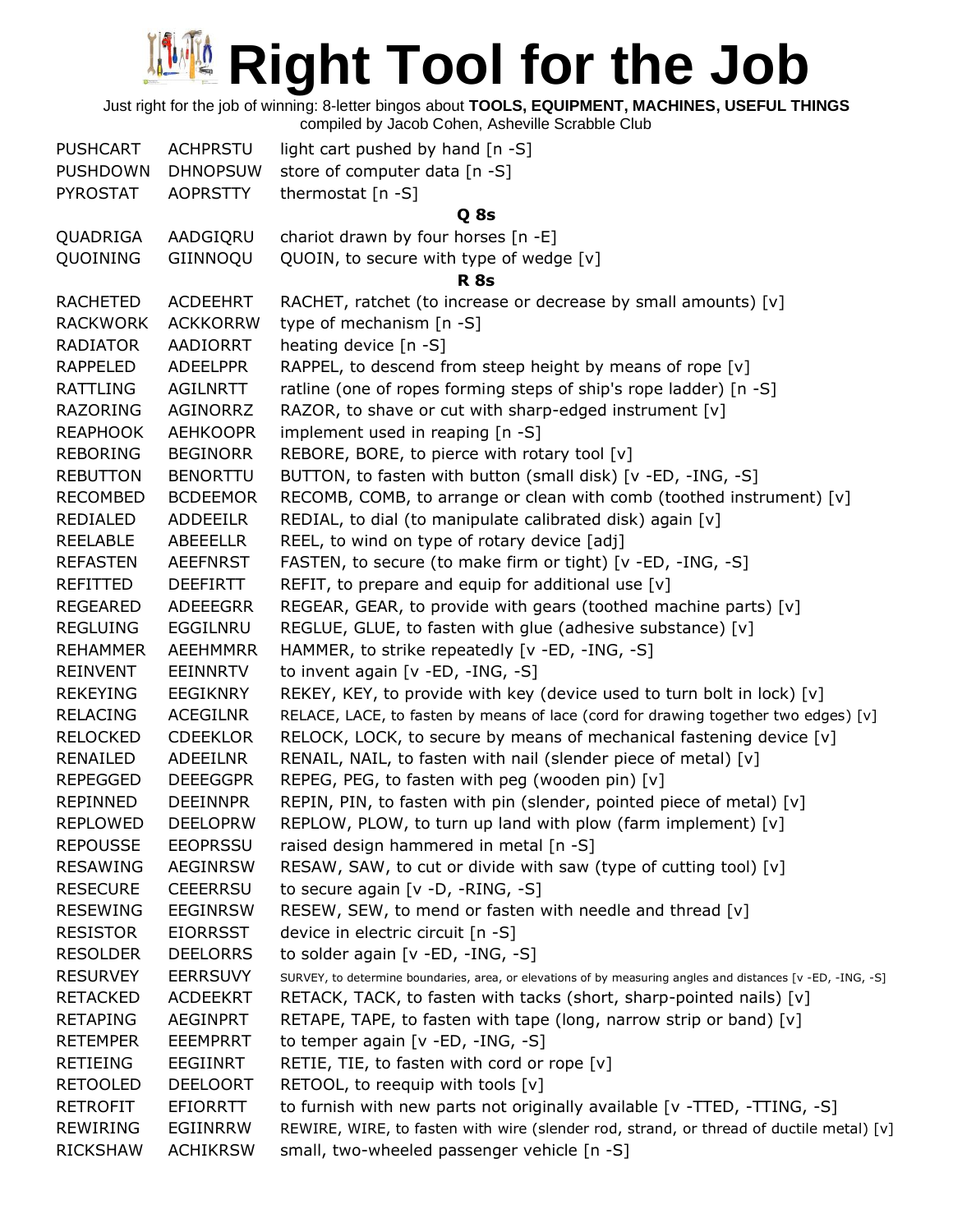Just right for the job of winning: 8-letter bingos about **TOOLS, EQUIPMENT, MACHINES, USEFUL THINGS**

| <b>RINGBOLT</b> | <b>BGILNORT</b> | type of eyebolt (type of bolt or screw) [n -S]                                                    |
|-----------------|-----------------|---------------------------------------------------------------------------------------------------|
| RIPSAWED        | <b>ADEIPRSW</b> | RIPSAW, to saw wood by cutting with grain [v]                                                     |
| <b>RIVETING</b> | <b>EGIINRTV</b> | RIVET, to fasten with type of metal bolt [v]                                                      |
| <b>RIVETTED</b> | <b>DEEIRTTV</b> | RIVET, to fasten with type of metal bolt [v]                                                      |
| <b>ROADSTER</b> | <b>ADEORRST</b> | light, open automobile [n -S]                                                                     |
| <b>ROCKAWAY</b> | <b>AACKORWY</b> | light carriage [n -S]                                                                             |
| <b>ROCKETED</b> | <b>CDEEKORT</b> | ROCKET, to convey by means of rocket (device propelled by reaction of escaping gases) [v]         |
| <b>ROLAMITE</b> | AEILMORT        | nearly frictionless mechanical device [n -S]                                                      |
| ROLLAWAY        | AALLORWY        | piece of furniture that can be rolled away when not in use [n -S]                                 |
| <b>ROPERIES</b> | <b>EEIOPRRS</b> | ROPERY, place where ropes are made [n]                                                            |
| <b>ROPEWALK</b> | <b>AEKLOPRW</b> | long path where ropes are made [n -S]                                                             |
| <b>ROTARIES</b> | <b>AEIORRST</b> | ROTARY, rotating part or device [n]                                                               |
| <b>ROTATING</b> | <b>AGINORTT</b> | ROTATE, to turn about axis [v]                                                                    |
| <b>ROTATION</b> | AINOORTT        | act or instance of rotating [n -S]                                                                |
| <b>ROTATIVE</b> | AEIORTTV        | ROTATION, act or instance of rotating [adj]                                                       |
| <b>ROTATORY</b> | <b>AOORRTTY</b> | pertaining to rotation (act or instance of rotating) [adj]                                        |
| <b>ROTOTILL</b> | ILLOORTT        | to till soil with type of farming implement [v -ED, -ING, -S]                                     |
| <b>ROWELING</b> | <b>EGILNORW</b> | ROWEL, to prick with spiked wheel in order to urge forward [v]                                    |
| <b>ROWELLED</b> | <b>DEELLORW</b> | ROWEL, to prick with spiked wheel in order to urge forward [v]                                    |
| <b>RUNABOUT</b> | ABNORTUU        | small, open auto [n -S]                                                                           |
| <b>RUNGLESS</b> | <b>EGLNRSSU</b> | RUNG, crosspiece forming step of ladder [adj]                                                     |
|                 |                 | <b>S</b> 8s                                                                                       |
| <b>SAFETIED</b> | <b>ADEEFIST</b> | SAFETY, to protect against failure, breakage, or accident [v]                                     |
| <b>SAFETIES</b> | <b>AEEFISST</b> | SAFETY, to protect against failure, breakage, or accident [v]                                     |
| SAILBOAT        | AABILOST        | boat that sails $[n - S]$                                                                         |
| <b>SAILLESS</b> | <b>AEILLSSS</b> | lacking sail [adj]                                                                                |
| <b>SAUCEPAN</b> | <b>AACENPSU</b> | deep cooking pan with handle [n -S]                                                               |
| <b>SAUCEPOT</b> | <b>ACEOPSTU</b> | deep cooking pot with two handles [n -S]                                                          |
| <b>SAWHORSE</b> | <b>AEHORSSW</b> | rack used to support piece of wood being sawed [n -S]                                             |
| <b>SAWTOOTH</b> | <b>AHOOSTTW</b> | cutting edge on saw [n -TEETH]                                                                    |
| <b>SCABBARD</b> | <b>AABBCDRS</b> | to put into sheath, as sword [v -ED, -ING, -S]                                                    |
| <b>SCAFFOLD</b> | <b>ACDFFLOS</b> | to provide with scaffold (temporary platform for workmen) [v -ED, -ING, -S]                       |
| <b>SCARFPIN</b> | <b>ACFINPRS</b> | tiepin (pin for securing necktie) [n -S]                                                          |
| <b>SCHOONER</b> | <b>CEHNOORS</b> | sailing vessel [n -S]                                                                             |
| <b>SCISSION</b> | <b>CIINOSSS</b> | act of cutting or splitting [n -S]                                                                |
| <b>SCOOPFUL</b> | <b>CFLOOPSU</b> | as much as scoop will hold [n -S]                                                                 |
| <b>SCOREPAD</b> | <b>ACDEOPRS</b> | pad on which scored points are recorded [n -S]                                                    |
| <b>SCRAMJET</b> | <b>ACEJMRST</b> | type of aircraft engine [n -S]                                                                    |
| <b>SCREENED</b> | <b>CDEEENRS</b> | SCREEN, to provide with screen (device designed to divide, conceal, or protect) [v]               |
| <b>SCREENER</b> | <b>CEEENRRS</b> | one that screens (to provide with screen (device designed to divide, conceal, or protect)) [n -S] |
| <b>SCREWING</b> | <b>CEGINRSW</b> | SCREW, to attach with screw (type of metal fastener) [v]                                          |
| <b>SCROLLER</b> | <b>CELLORRS</b> | computer game in which background scrolls past [n -S]                                             |
| <b>SCRUNCHY</b> | <b>CCHNRSUY</b> | elastic band for fastening hair [n -HIES]                                                         |
| <b>SCUBAING</b> | ABCGINSU        | SCUBA, to swim underwater using breathing device with compressed air [v]                          |
| <b>SCYTHING</b> | <b>CGHINSTY</b> | SCYTHE, to cut with scythe (single-bladed cutting implement) [v]                                  |
| <b>SEAPLANE</b> | <b>AAEELNPS</b> | airplane designed to take off from or land on water [n -S]                                        |
| <b>SEATBELT</b> | ABEELSTT        | arrangement of straps to keep person steady in seat [n -S]                                        |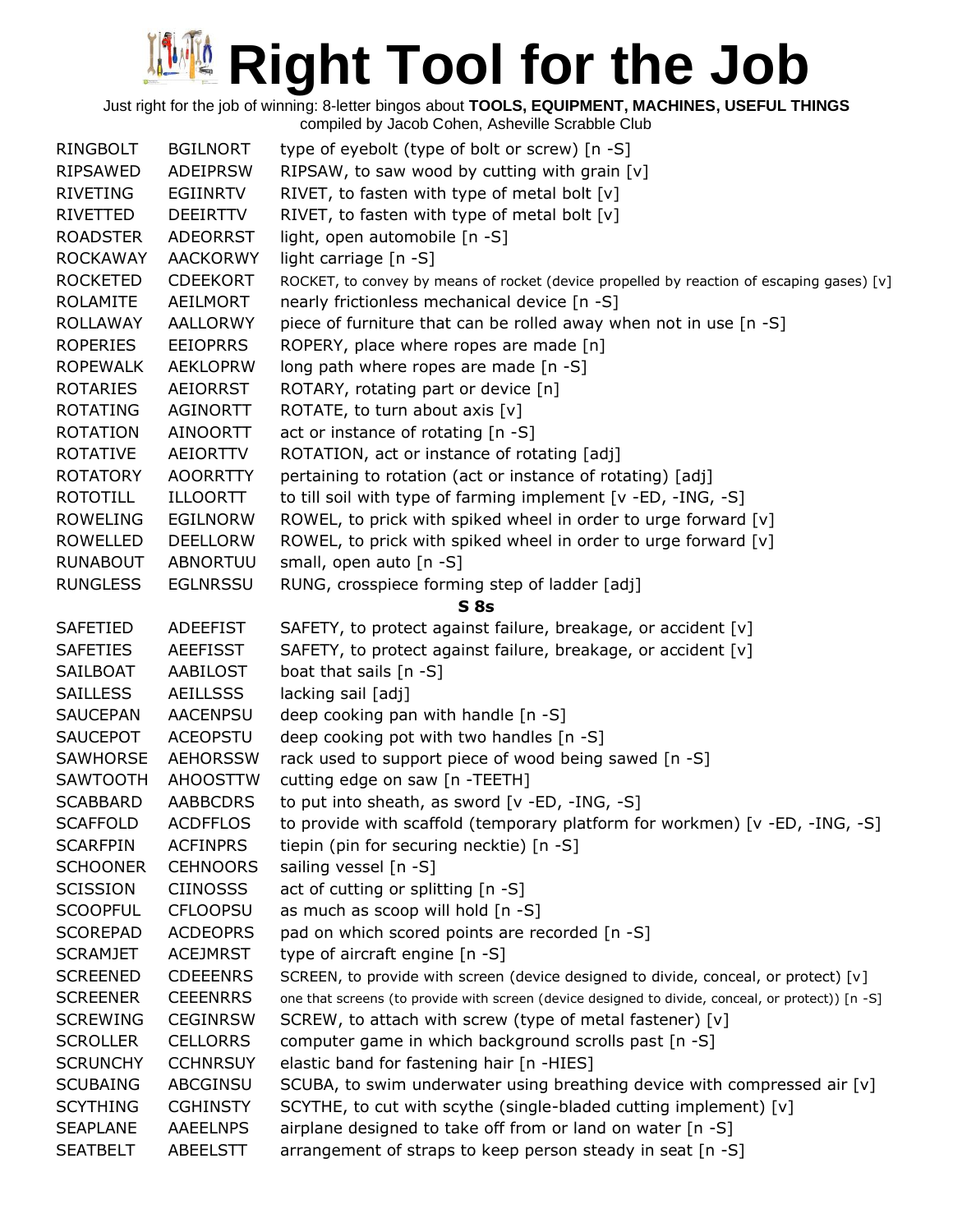Just right for the job of winning: 8-letter bingos about **TOOLS, EQUIPMENT, MACHINES, USEFUL THINGS** compiled by Jacob Cohen, Asheville Scrabble Club

| <b>SEATRAIN</b> | AAEINRST        | ship equipped to carry railroad cars [n -S]                                                                        |
|-----------------|-----------------|--------------------------------------------------------------------------------------------------------------------|
| <b>SECATEUR</b> | <b>ACEERSTU</b> | pruning tool [n -S]                                                                                                |
| <b>SECURING</b> | <b>CEGINRSU</b> | SECURE, to make firm or tight [v]                                                                                  |
| <b>SERVICER</b> | <b>CEEIRRSV</b> | one that services (to repair (to restore to good condition)) [n -S]                                                |
| <b>SETSCREW</b> | <b>CEERSSTW</b> | type of screw [n -S]                                                                                               |
| <b>SHACKLER</b> | <b>ACEHKLRS</b> | one that shackles (to confine with metal fastenings placed around wrists or ankles) [n -S]                         |
| <b>SHAFTING</b> | <b>AFGHINST</b> | SHAFT, to push or propel with pole [v] / system of rods for transmitting motion or power [n -S]                    |
| <b>SHARPEST</b> | <b>AEHPRSST</b> | SHARP, suitable for or capable of cutting or piercing [adj]                                                        |
| <b>SHARPISH</b> | <b>AHHIPRSS</b> | somewhat sharp [adj]                                                                                               |
| <b>SHEARING</b> | <b>AEGHINRS</b> | instance of cutting hair or wool [n -S] / SHEAR, to cut hair or wool from [v]                                      |
| <b>SHEETFED</b> | <b>DEEEFHST</b> | pertaining to type of printing press [adj]                                                                         |
| SHIMMING        | <b>GHIIMMNS</b> | SHIM, to fill out or level by inserting thin wedge [v]                                                             |
| <b>SHOEHORN</b> | <b>EHHNOORS</b> | to force into small space [v -ED, -ING, -S]                                                                        |
| <b>SHOELACE</b> | <b>ACEEHLOS</b> | lace for fastening shoe [n -S]                                                                                     |
| <b>SHOETREE</b> | <b>EEEHORST</b> | device shaped like foot that is inserted into shoe to preserve its shape [n -S]                                    |
| <b>SHOOLING</b> | <b>GHILNOOS</b> | SHOOL, to shovel (to take up with shovel (digging implement)) [v]                                                  |
| <b>SHOOTING</b> | <b>GHINOOST</b> | act of one that shoots [n -S] / SHOOT, to hit, wound, or kill with missile discharged from weapon [v]              |
| <b>SHOTHOLE</b> | <b>EHHLOOST</b> | hole drilled in rock to hold explosives [n -S]                                                                     |
| <b>SHOVELED</b> | <b>DEEHLOSV</b> | SHOVEL, to take up with shovel (digging implement) [v]                                                             |
| <b>SICKLING</b> | <b>CGIIKLNS</b> | SICKLE, to cut with agricultural implement [v]                                                                     |
| <b>SKIDDING</b> | <b>DDGIIKNS</b> | work of hauling logs from cutting area [n -S]                                                                      |
| <b>SKIDOOER</b> | <b>DEIKOORS</b> | one that rides on snowmobile [n -S]                                                                                |
| <b>SKIJORER</b> | <b>EIJKORRS</b> | skier who is drawn over snow by dogs, horse, or vehicle [n -S]                                                     |
| <b>SKIPLANE</b> | <b>AEIKLNPS</b> | airplane designed to take off from or land on snow [n -S]                                                          |
| <b>SKYBOARD</b> | <b>ABDKORSY</b> | board with foot bindings that is used for skysurfing [n -S]                                                        |
| <b>SLEDDING</b> | <b>DDEGILNS</b> | act of one that sleds [n -S] / SLED, to convey on sled (vehicle for carrying people or loads over snow or ice) [v] |
| <b>SLEDGING</b> | <b>DEGGILNS</b> | SLEDGE, to convey on type of sled [v]                                                                              |
| <b>SLEIGHED</b> | <b>DEEGHILS</b> | SLEIGH, to ride in sled [v]                                                                                        |
| <b>SLEIGHER</b> | <b>EEGHILRS</b> | one that sleighs (to ride in sled) [n -S]                                                                          |
| <b>SLIPKNOT</b> | <b>IKLNOPST</b> | type of knot [n -S]                                                                                                |
| <b>SMELTERY</b> | <b>EELMRSTY</b> | place for smelting (process of melting ores to obtain metal) [n -RIES]                                             |
| <b>SMELTING</b> | <b>EGILMNST</b> | process of melting ores to obtain metal [n -S]                                                                     |
| <b>SMITHERY</b> | <b>EHIMRSTY</b> | trade of smith [n -RIES]                                                                                           |
| <b>SMITHIES</b> | <b>EHIIMSST</b> | SMITHY, workshop of smith [n]                                                                                      |
| <b>SMITHING</b> | GHIIMNST        | work of smith $[n -S]$                                                                                             |
| <b>SMOKEBOX</b> | <b>BEKMOOSX</b> | chamber for producing and containing smoke [n -ES]                                                                 |
| <b>SMOKEPOT</b> | <b>EKMOOPST</b> | container for giving off smoke [n -S]                                                                              |
| <b>SNAPLESS</b> | <b>AELNPSSS</b> | lacking snap (type of fastening device) [adj]                                                                      |
| <b>SNELLING</b> | <b>EGILLNNS</b> | SNELL, to attach short line to fishhook [v]                                                                        |
| SNIBBING        | <b>BBGIINNS</b> | SNIB, to latch (to close with type of fastening device) [v]                                                        |
| SNOCOACH        | <b>ACCHNOOS</b> | bus-like vehicle with large tires or tracks for traveling on snow [n -ES]                                          |
| SNOODING        | <b>DGINNOOS</b> | SNOOD, to secure with snood (net or fabric cap for hair) [v]                                                       |
| SNOWPLOW        | <b>LNOOPSWW</b> | to execute type of skiing maneuver [v -ED, -ING, -S]                                                               |
| SNOWSHOE        | <b>EHNOOSSW</b> | to walk on snowshoes (oval frames that allow person to walk on deep snow) [v -E, -ING, -D]                         |
| <b>SNUBBIER</b> | <b>BBEINRSU</b> | SNUBBY, blunt (not sharp or pointed) [adj]                                                                         |
| <b>SNUBNESS</b> | <b>BENNSSSU</b> | bluntness (quality of being blunt (not sharp or pointed)) [n -ES]                                                  |
| <b>SOCKETED</b> | <b>CDEEKOST</b> | SOCKET, to furnish with socket (opening for receiving something) [v]                                               |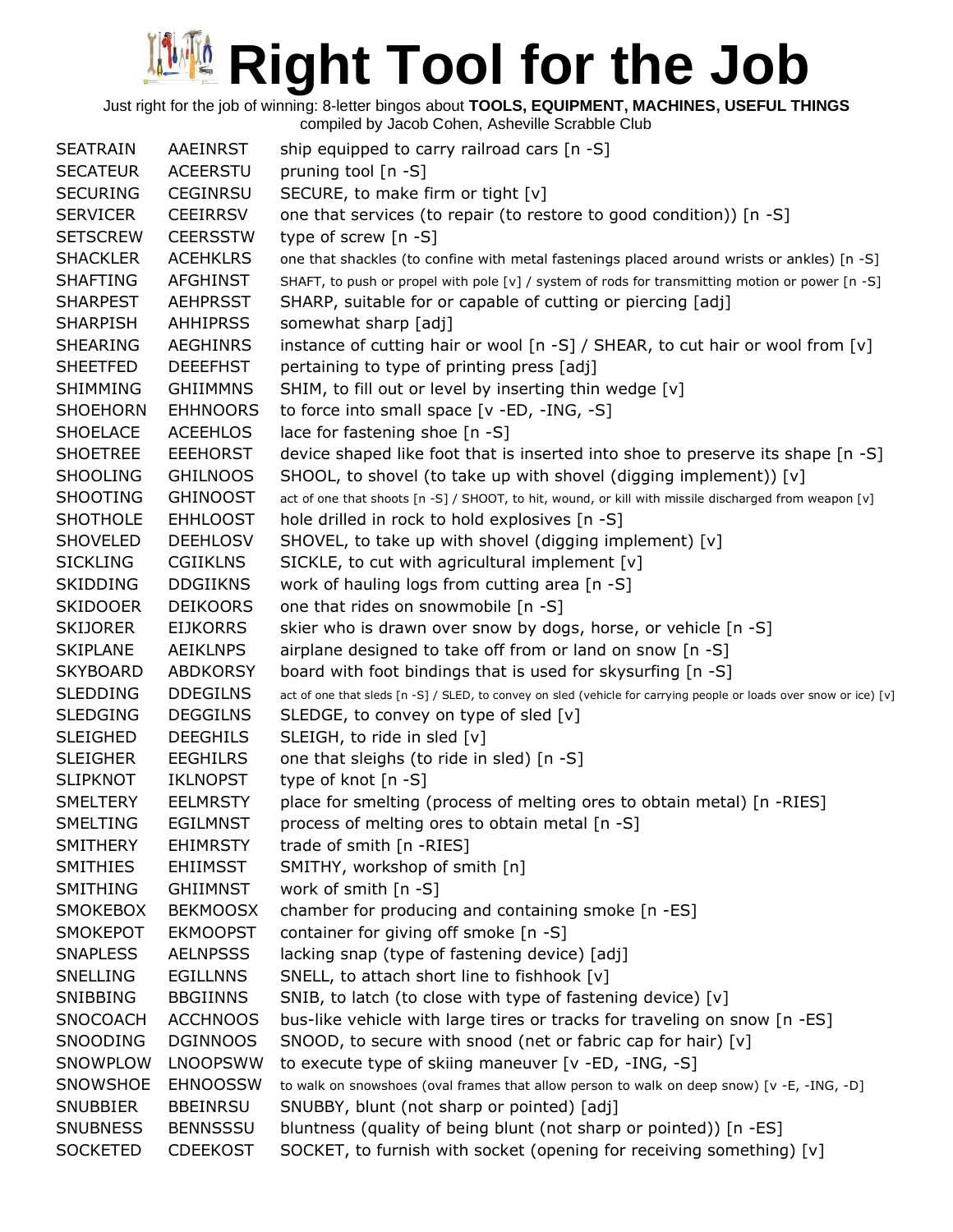Just right for the job of winning: 8-letter bingos about **TOOLS, EQUIPMENT, MACHINES, USEFUL THINGS** compiled by Jacob Cohen, Asheville Scrabble Club

SOFTWARE AEFORSTW written or printed data used in computer operations [n -S] SOLANDER ADELNORS protective box for library materials [n -S] SOLDERED DDEELORS SOLDER, to join closely together [v] SOLDERER DEELORRS one that solders (to join closely together) [n -S] SONARMAN AAMNNORS person who operates sonar equipment [n -MEN] SOURDINE DEINORSU sordine (device used to muffle tone of musical instrument) [n -S] SPACELAB AABCELPS spacecraft equipped with laboratory [n -S] SPADEFUL ADEFLPSU as much as spade can hold [n -S] SPARABLE AABELPRS type of nail [n -S] SPATULAR AALPRSTU SPATULA, mixing implement [adj] SPEARGUN AEGNPRSU gun that shoots spear [n -S] SPEARING AEGINPRS act of piercing with spear [n -S] / SPEAR, to pierce with spear (long, pointed weapon) [v] SPEARMAN AAEMNPRS person armed with spear [n -MEN] SPECULAR ACELPRSU SPECULUM, medical instrument [adj] SPECULUM CELMPSUU medical instrument [n -S or -LA] SPINDLER DEILNPRS one that spindles (to impale on slender rod) [n -S] SPITTING GIINPSTT SPIT, to impale on spit (pointed rod on which meat is turned) [v] SPITTOON INOOPSTT receptacle for saliva [n -S] SPLINING GIILNNPS SPLINE, to provide with spline (key that connects two rotating mechanical parts) [v] SPLINTED DEILNPST SPLINT, to brace with splint (thin piece of wood) [v] SPONTOON NNOOOPST spear-like weapon [n -S] SPOONFUL FLNOOPSU as much as spoon can hold [n -S, -NSFUL] SPOONING GINNOOPS SPOON, to take up with spoon (type of eating utensil) [v] SPRIGGED DEGGIPRS SPRIG, to fasten with small, thin nails [v] SPRIGGER EGGIPRRS one that sprigs (to fasten with small, thin nails) [n -S] SPROCKET CEKOPRST toothlike projection that engages with links of chain [n -S] SPUDDING DDGINPSU SPUD, to remove with spade-like tool [v] SPURRIER EIPRRRSU one that makes spurs [n -S] SPURRING GINPRRSU SPUR, to urge on with spur (horseman's goad) [v] SPYGLASS AGLPSSSY small telescope [n -ES] SQUEEGEE EEEEGQSU to wipe with squeegee (implement for removing water from surface) [v -D, -ING, -S] SQUILGEE EEGILQSU to squeegee (to wipe with squeegee (implement for removing water from surface)) [v -D, -ING, -S] STAGHORN AGHNORST stag's horn used for knife handle [n -S] STANHOPE AEHNOPST light, open carriage [n -S] STAPLING AGILNPST STAPLE, to fasten by means of U-shaped metal loop [v] STAYSAIL AAILSSTY type of sail [n -S] STICKING CGIIKNST STICK, to pierce with pointed object [v] STILLSON ILLNOSST large wrench (tool for gripping and turning) [n -S] STINKPOT IKNOPSTT jar containing foul-smelling combustibles formerly used in warfare [n -S] STIRRING GIINRRST STIR, to pass implement through in circular motions [v] STITHIED DEHIISTT STITHY, to forge on anvil [v] STITHIES EHIISSTT STITHY, to forge on anvil [v] STOCKCAR ACCKORST boxcar for carrying livestock [n -S] STOCKPOT CKOOPSTT pot in which broth is prepared [n -S] STOPCOCK CCKOOPST type of faucet (device for controlling flow of liquid from pipe) [n -S] STRAINER AEINRRST utensil used to separate liquids from solids [n -S] STRANDER ADENRRST machine that twists fibers into rope [n -S]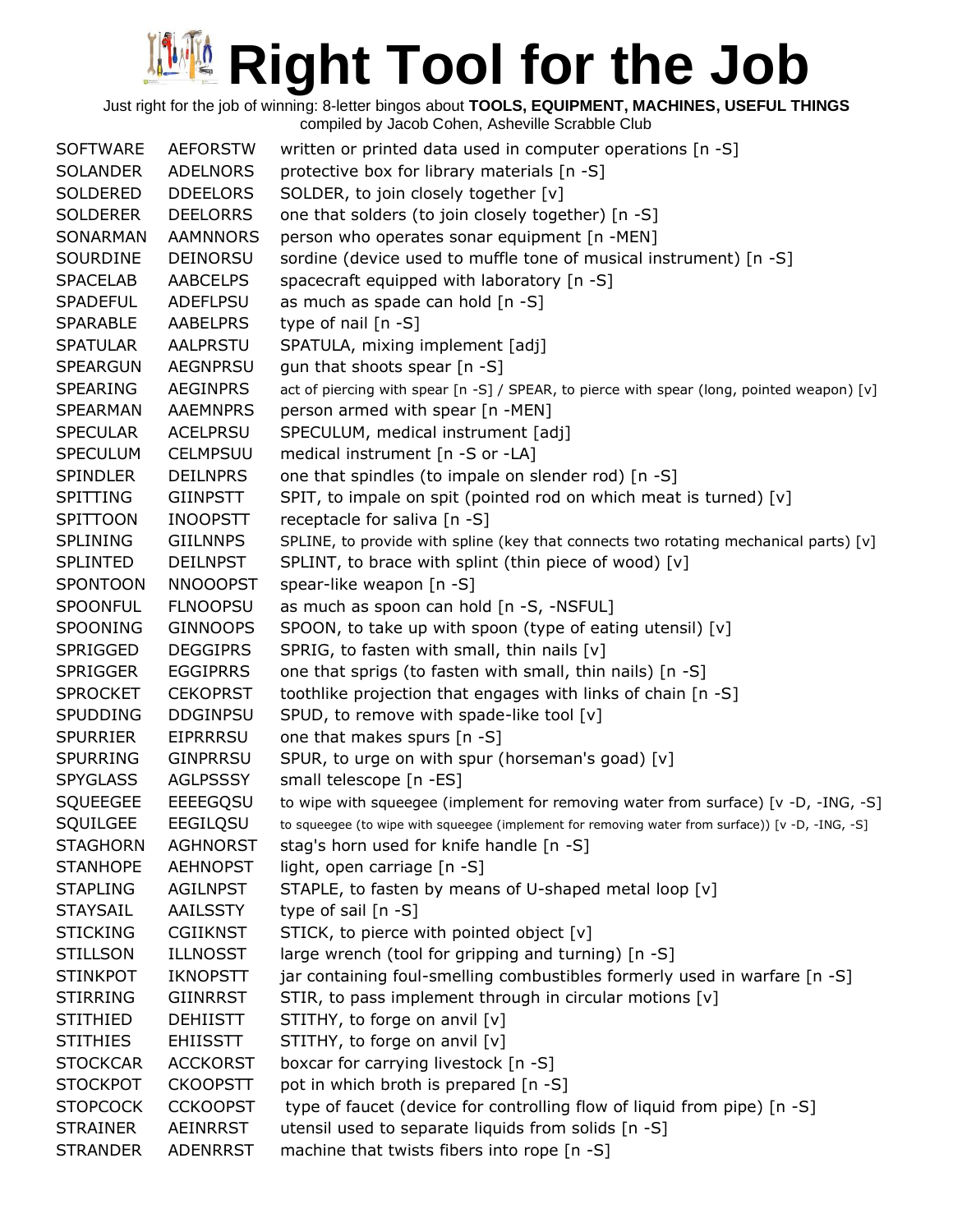Just right for the job of winning: 8-letter bingos about **TOOLS, EQUIPMENT, MACHINES, USEFUL THINGS** compiled by Jacob Cohen, Asheville Scrabble Club

| <b>STRAPPED</b> | <b>ADEPPRST</b> | STRAP, to fasten with strap (narrow strip of flexible material) [v]                           |
|-----------------|-----------------|-----------------------------------------------------------------------------------------------|
| <b>STRAPPER</b> | <b>AEPPRRST</b> | one that straps (to fasten with strap (narrow strip of flexible material)) [n -S]             |
| <b>STRICKLE</b> | <b>CEIKLRST</b> | to shape or smooth with strickle (instrument for leveling off grain) [v -D, -LING, -S]        |
| <b>STRINGED</b> | <b>DEGINRST</b> | STRING, to provide with strings (slender cords) [v]                                           |
| <b>STRINGER</b> | <b>EGINRRST</b> | one that strings (to provide with strings (slender cords)) [n -S]                             |
| <b>STROPPED</b> | <b>DEOPPRST</b> | STROP, to sharpen on strip of leather [v]                                                     |
| <b>STROPPER</b> | <b>EOPPRRST</b> | one that strops (to sharpen on strip of leather) [n -S]                                       |
| <b>STUNSAIL</b> | <b>AILNSSTU</b> | type of sail [n -S]                                                                           |
| <b>STYLUSES</b> | <b>ELSSSTUY</b> | STYLUS, pointed instrument for writing, marking, or engraving [n]                             |
| <b>SUBSTAGE</b> | ABEGSSTU        | part of microscope for supporting accessories [n -S]                                          |
| <b>SUBWAYED</b> | <b>ABDESUWY</b> | SUBWAY, to travel by underground railroad [v]                                                 |
| <b>SUNSHADE</b> | ADEHNSSU        | something used as protection from sun [n -S]                                                  |
| <b>SUPERJET</b> | <b>EEJPRSTU</b> | type of jet airplane [n -S]                                                                   |
| <b>SUPPLIED</b> | <b>DEILPPSU</b> | SUPPLY, to furnish with what is needed [v]                                                    |
| <b>SUPPLIER</b> | <b>EILPPRSU</b> | one that supplies (to furnish with what is needed) [n -S]                                     |
| <b>SUPPLIES</b> | <b>EILPPSSU</b> | SUPPLY, to furnish with what is needed [v]                                                    |
| <b>SURVEYED</b> | <b>DEERSUVY</b> | SURVEY, to determine boundaries, area, or elevations of by measuring angles and distances [v] |
| <b>SWAPFILE</b> | <b>AEFILPSW</b> | computer file with space for transferred programs [n -S]                                      |
| <b>SWEATBOX</b> | ABEOSTWX        | small enclosure in which one is made to sweat [n -ES]                                         |
| <b>SWEEPING</b> | <b>EEGINPSW</b> | act of one that sweeps [n -S] / SWEEP, to clear or clean with brush or broom [v]              |
| SWIVELED        | <b>DEEILSVW</b> | SWIVEL, to turn on pivoted support [v]                                                        |
| SYPHONAL        | <b>AHLNOPSY</b> | siphonal (of or pertaining to siphon) [adj]                                                   |
| <b>SYPHONED</b> | <b>DEHNOPSY</b> | SYPHON, siphon (to draw off through siphon (type of tube)) [v]                                |
|                 |                 | T 8s                                                                                          |
| <b>TACKLING</b> | <b>ACGIKLNT</b> | equipment [n -S]                                                                              |
| <b>TAILHOOK</b> | AHIKLOOT        | hook lowered from tail of aircraft to engage braking cable [n -S]                             |
| <b>TAILPIPE</b> | AEIILPPT        | exhaust pipe [n -S]                                                                           |
| <b>TAILRACE</b> | <b>AACEILRT</b> | part of millrace (current of water that drives mill wheel) [n -S]                             |
| <b>TAKEDOWN</b> | <b>ADEKNOTW</b> | article that can be taken apart easily [n -S]                                                 |
| <b>TAPADERA</b> | AAADEPRT        | part of saddle [n -S]                                                                         |
| <b>TAPADERO</b> | AADEOPRT        | tapadera (part of saddle) [n -S]                                                              |
| <b>TAPEABLE</b> | AABEELPT        | TAPE, to fasten with tape (long, narrow strip or band) [adj]                                  |
| <b>TAPELINE</b> | <b>AEEILNPT</b> | tape for measuring distances $[n - S]$                                                        |
| <b>TARANTAS</b> | <b>AAANRSTT</b> | Russian carriage [n -ES]                                                                      |
| <b>TEAMSTER</b> | <b>AEEMRSTT</b> | truck driver [n -S]                                                                           |
| <b>TEASPOON</b> | <b>AENOOPST</b> | small spoon [n -S]                                                                            |
| <b>TECHNOID</b> | <b>CDEHINOT</b> | technician [n -S]                                                                             |
| <b>TEDDERED</b> | <b>DDDEEERT</b> | TEDDER, to ted (hay) with machine [v]                                                         |
| <b>TELFERED</b> | <b>DEEEFLRT</b> | TELFER, to telpher (to transport by system of aerial cable cars) [v]                          |
| <b>TENACULA</b> | AACELNTU        | hooked surgical instruments [n]                                                               |
| <b>TETHERED</b> | <b>DEEEHRTT</b> | TETHER, to fasten to fixed object with rope [v]                                               |
| <b>THINGIES</b> | <b>EGHIINST</b> | THINGY, something whose name is unknown or forgotten [n]                                      |
| <b>THOLEPIN</b> | <b>EHILNOPT</b> | pin that serves as oarlock [n -S]                                                             |
| <b>THRESHED</b> | <b>DEEHHRST</b> | THRESH, to separate grain or seeds from plant mechanically [v]                                |
| <b>THRESHES</b> | <b>EEHHRSST</b> | THRESH, to separate grain or seeds from plant mechanically [v]                                |
| <b>THUMBKIN</b> | <b>BHIKMNTU</b> | screw that is turned by thumb and fingers [n -S]                                              |
| <b>THUMBNUT</b> | <b>BHMNTTUU</b> | nut that is turned by thumb and fingers [n -S]                                                |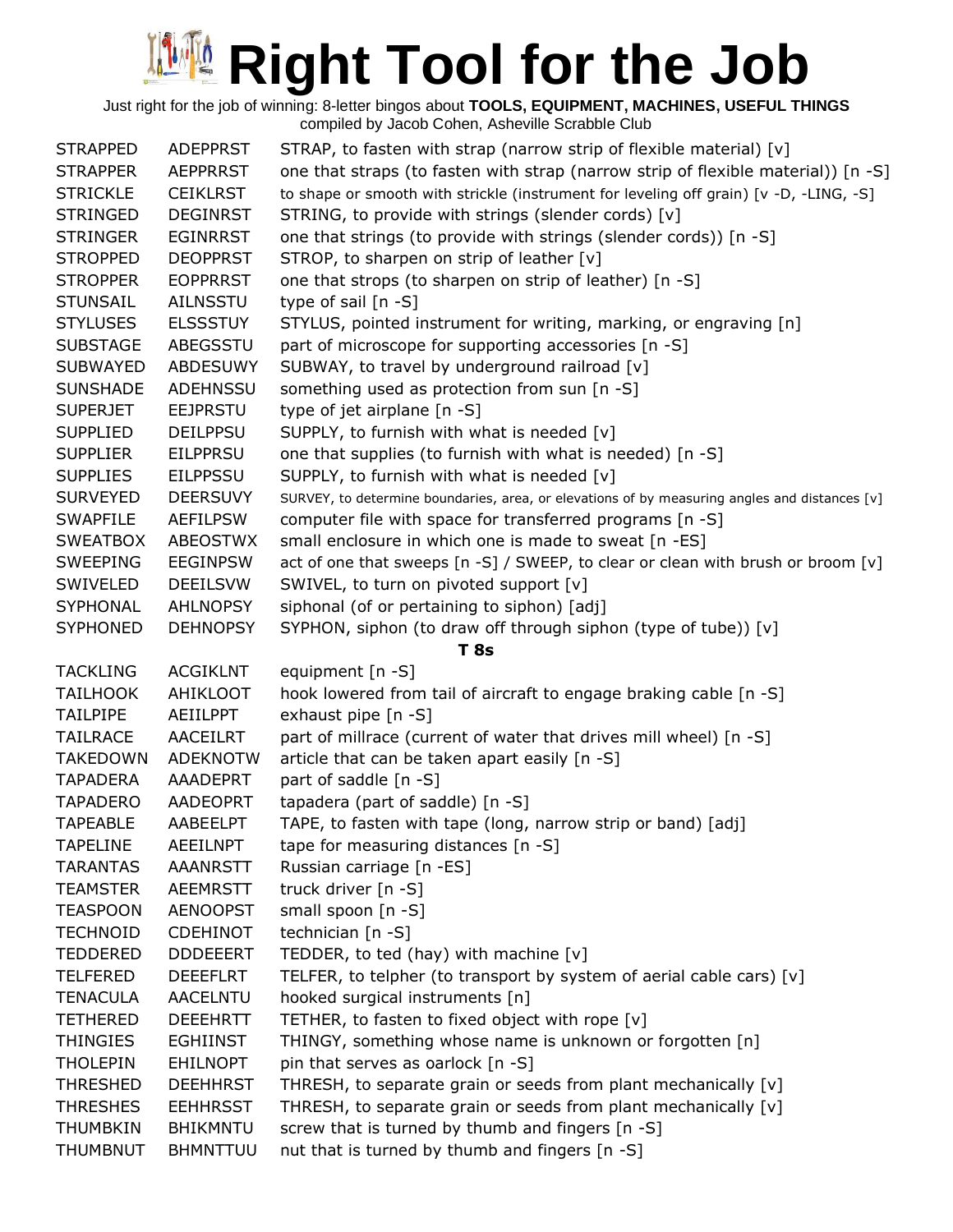Just right for the job of winning: 8-letter bingos about **TOOLS, EQUIPMENT, MACHINES, USEFUL THINGS**

compiled by Jacob Cohen, Asheville Scrabble Club

TIECLASP ACEILPST clasp for securing necktie [n -S] TILLABLE ABEILLLT TILL, to prepare land for crops by plowing [adj] TINKERED DEEIKNRT TINKER, to repair in unskilled or experimental manner [v] TINKERER EEIKNRRT one that tinkers (to repair in unskilled or experimental manner) [n -S] TINSNIPS IINNPSST tool for cutting sheet metal [n] TOBOGGAN ABGGNOOT to ride on long, narrow sled [v -ED, -ING, -S] TOGGLING GGGILNOT TOGGLE, to fasten with type of pin or short rod  $[v]$ TOMOGRAM AGMMOORT photograph made with X-rays [n -S] TOOLHEAD ADEHLOOT part of machine [n -S] TOOLLESS ELLOOSST having no tools [adj] TOOLPUSH HLOOPSTU worker who directs drilling on oil rig [n -ES] TOOLROOM LMOOOORT room where tools are stored [n -S] TOOLSHED DEHLOOST building where tools are stored [n -S] TORCHERE CEEHORRT type of electric lamp [n -S] TORCHIER CEHIORRT torchere (type of electric lamp) [n -S] TRACKAGE AACEGKRT track system of railroad [n -S] TRAINFUL AFILNRTU as much as railroad train can hold [n -S] TRAPLIKE AEIKLPRT resembling trap [adj] TRAPLINE AEILNPRT series of traps [n -S] TRAPPING AGINPPRT TRAP, to catch in trap (device for capturing and holding animals)  $[v]$ TRAVOISE AEIORSTV travois (type of sled) [n -S] TREADLER ADEELRRT one that treadles (to work foot lever) [n -S] TREENAIL AEEILNRT wooden peg used for fastening timbers [n -S] TREPHINE EEHINPRT to operate on with surgical saw [v -D, -NING, -S] TRICYCLE CCEILRTY to ride vehicle having three wheels [v -D, -LING, -S] TRIFOCAL ACFILORT type of lens (piece of transparent material used in changing convergence of light rays) [n -S] TRIMARAN AAIMNRRT sailing vessel [n -S] TRIMMING GIIMMNRT TRIM, to make trim by cutting [v] TRIMOTOR IMOORRTT airplane powered by three engines [n -S] TRIPLANE AEILNPRT type of airplane (winged aircraft propelled by jet engines or propellers) [n -S] TRIPWIRE EIIPRRTW low-placed hidden wire that sets off alarm or trap [n -S] TROCHLEA ACEHLORT anatomical structure resembling pulley [n -S or -E] TROLLIED DEILLORT TROLLY, to trolley (to convey by streetcar) [v] TROLLIES EILLORST TROLLY, to trolley (to convey by streetcar) [v] TROTLINE EILNORTT strong fishing line [n -S] TROWELED DEELORTW TROWEL, to smooth with trowel (hand tool having flat blade) [v] TROWELER EELORRTW one that trowels (to smooth with trowel (hand tool having flat blade)) [n -S] TRUCKAGE ACEGKRTU transportation of goods by trucks [n -S] TRUCKFUL CFKLRTUU as much as truck can hold [n -S] TRUCKING CGIKNRTU truckage (transportation of goods by trucks) [n -S] / TRUCK, to transport by truck [v] TRUCKMAN ACKMNRTU trucker (truck driver) [n -MEN] TRUNNION INNNORTU pin or pivot on which something can be rotated [n -S] TRUSSING GINRSSTU TRUSS, to secure tightly [v] TRYWORKS KORRSTWY type of furnace [n TRYWORKS] TUMPLINE EILMNPTU strap for supporting load on back [n -S] TURBOCAR ABCORRTU auto powered by gas turbine [n -S] TURBOFAN ABFNORTU type of jet engine [n -S]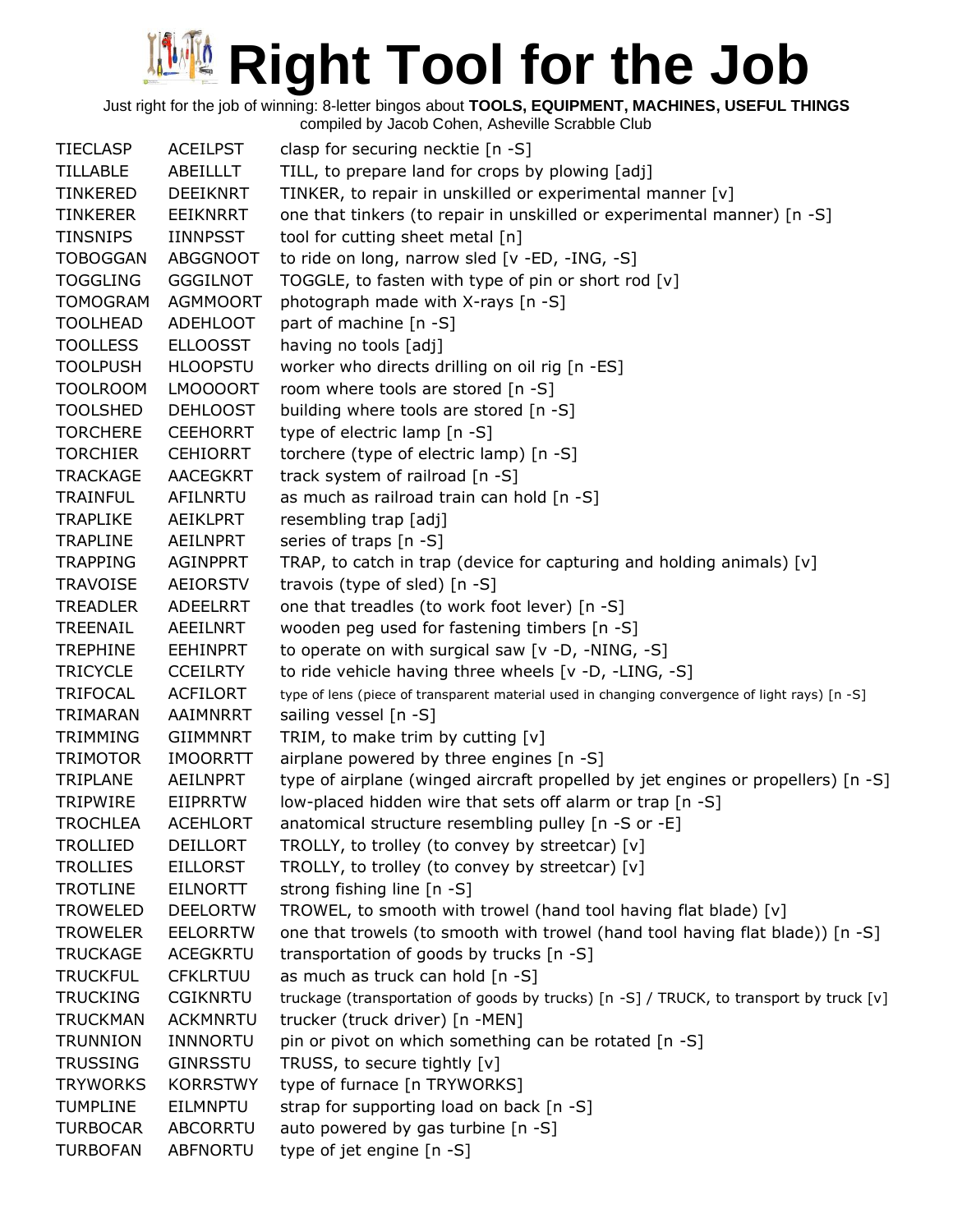Just right for the job of winning: 8-letter bingos about **TOOLS, EQUIPMENT, MACHINES, USEFUL THINGS**

| <b>TURBOJET</b> | <b>BEJORTTU</b> | type of jet engine [n -S]                                                        |
|-----------------|-----------------|----------------------------------------------------------------------------------|
| TWEEZING        | EEGINTWZ        | TWEEZE, to pluck with tweezer [v]                                                |
| <b>TWINIEST</b> | <b>EIINSTTW</b> | TWINY, resembling twine (strong string) [adj]                                    |
|                 |                 | <b>U</b> 8s                                                                      |
| <b>UDOMETRY</b> | <b>DEMORTUY</b> | measurement of rain [n -RIES]                                                    |
| <b>UNANCHOR</b> | <b>ACHNNORU</b> | to loosen from anchor [v -ED, -ING,-S]                                           |
| <b>UNBOLTED</b> | <b>BDELNOTU</b> | UNBOLT, to open by withdrawing bolt (metal bar) [v]                              |
| <b>UNBOOTED</b> | <b>BDENOOTU</b> | not booted (to load program into computer) [adj]                                 |
| <b>UNBUTTON</b> | <b>BNNOTTUU</b> | to unfasten buttons of [v -ED, -ING, -S]                                         |
| <b>UNCARTED</b> | <b>ACDENRTU</b> | CART, to convey in cart (two-wheeled vehicle) [adj]                              |
| <b>UNCARVED</b> | <b>ACDENRUV</b> | CARVE, to form by cutting [adj]                                                  |
| <b>UNCLAWED</b> | <b>ACDELNUW</b> | CLAW, to scratch with claws (sharp, curved toenails) [adj]                       |
| <b>UNCOMBED</b> | <b>BCDEMNOU</b> | COMB, to arrange or clean with comb (toothed instrument) [adj]                   |
| <b>UNCTUOUS</b> | CNOSTUUU        | greasy (containing or resembling grease) [adj]                                   |
| <b>UNDERCUT</b> | <b>CDENRTUU</b> | to cut under [v - CUT, - TTING, -S]                                              |
| <b>UNFASTEN</b> | <b>AEFNNSTU</b> | to release from fastenings [v -ED, -ING, -S]                                     |
| <b>UNFIXING</b> | FGIINNUX        | UNFIX, to unfasten (to release from fastenings) [v]                              |
| <b>UNFORKED</b> | <b>DEFKNORU</b> | not forked (to work with fork (pronged implement)) [adj]                         |
| <b>UNGLUING</b> | <b>GGILNNUU</b> | UNGLUE, to disjoin (to separate (to set or keep apart)) [v]                      |
| <b>UNGROUND</b> | <b>DGNNORUU</b> | not ground (to wear, smooth, or sharpen by friction) [adj]                       |
| <b>UNHANGED</b> | ADEGHNNU        | UNHANG, to detach from hanging support [v]                                       |
| <b>UNHASPED</b> | <b>ADEHNPSU</b> | UNHASP, to unfasten (to release from fastenings) [v]                             |
| <b>UNICYCLE</b> | <b>CCEILNUY</b> | to ride one-wheeled vehicle [v -D, -LING, -S]                                    |
| <b>UNINSTAL</b> | <b>AILNNSTU</b> | to remove file or application from computer [v -LLED, -LLING, -S]                |
| <b>UNLACING</b> | ACGILNNU        | UNLACE, to unfasten laces of $[v]$                                               |
| <b>UNLASHED</b> | ADEHLNSU        | UNLASH, to untie lashing (type of binding) of $[v]$                              |
| <b>UNLASHES</b> | <b>AEHLNSSU</b> | UNLASH, to untie lashing (type of binding) of $[v]$                              |
| UNLINKED        | DEIKLNNU        | UNLINK, to unfasten links (connecting devices) of [v]                            |
| <b>UNLOCKED</b> | <b>CDEKLNOU</b> | UNLOCK, to unfasten lock of [v]                                                  |
| UNMILLED        | DEILLMNU        | MILL, to grind by mechanical means [adj]                                         |
| UNNAILED        | ADEILNNU        | UNNAIL, to remove nails from [v]                                                 |
| <b>UNPLOWED</b> | <b>DELNOPUW</b> | PLOW, to turn up land with plow (farm implement) [adj]                           |
| <b>UNREPAIR</b> | AEINPRRU        | lack of repair [n -S]                                                            |
| <b>UNSTAYED</b> | <b>ADENSTUY</b> | not secured with ropes or wires [adj]                                            |
| <b>UNSWATHE</b> | <b>AEHNSTUW</b> | to unbind (to free from bindings) [v -D, -HING, -S]                              |
| <b>UNTILLED</b> | <b>DEILLNTU</b> | TILL, to prepare land for crops by plowing [adj]                                 |
| <b>UPLOADED</b> | ADDELOPU        | UPLOAD, to transfer information from small computer to larger computer $[v]$     |
| <b>UPRATING</b> | <b>AGINPRTU</b> | UPRATE, to improve power output of engine [v]                                    |
| <b>USERNAME</b> | AEEMNRSU        | identifying sequence of characters used for logging on to computer system [n -S] |
| <b>UTILIDOR</b> | <b>DIILORTU</b> | insulated system of pipes for use in arctic regions [n -S]                       |
|                 |                 | <b>V 8s</b>                                                                      |
| <b>VALVELET</b> | <b>AEELLTVV</b> | small valve [n -S]                                                               |
| VALVULAE        | AAELLUVV        | VALVULA, valvule (small valve) [n]                                               |
| <b>VALVULAR</b> | AALLRUVV        | pertaining to valve [adj]                                                        |
| VASOTOMY        | <b>AMOOSTVY</b> | surgical cutting of vas deferens [n -MIES]                                       |
| <b>VESSELED</b> | <b>DEEELSSV</b> | VESSEL, craft for traveling on water [adj]                                       |
| <b>VICTORIA</b> | <b>ACIIORTV</b> | light carriage [n -S]                                                            |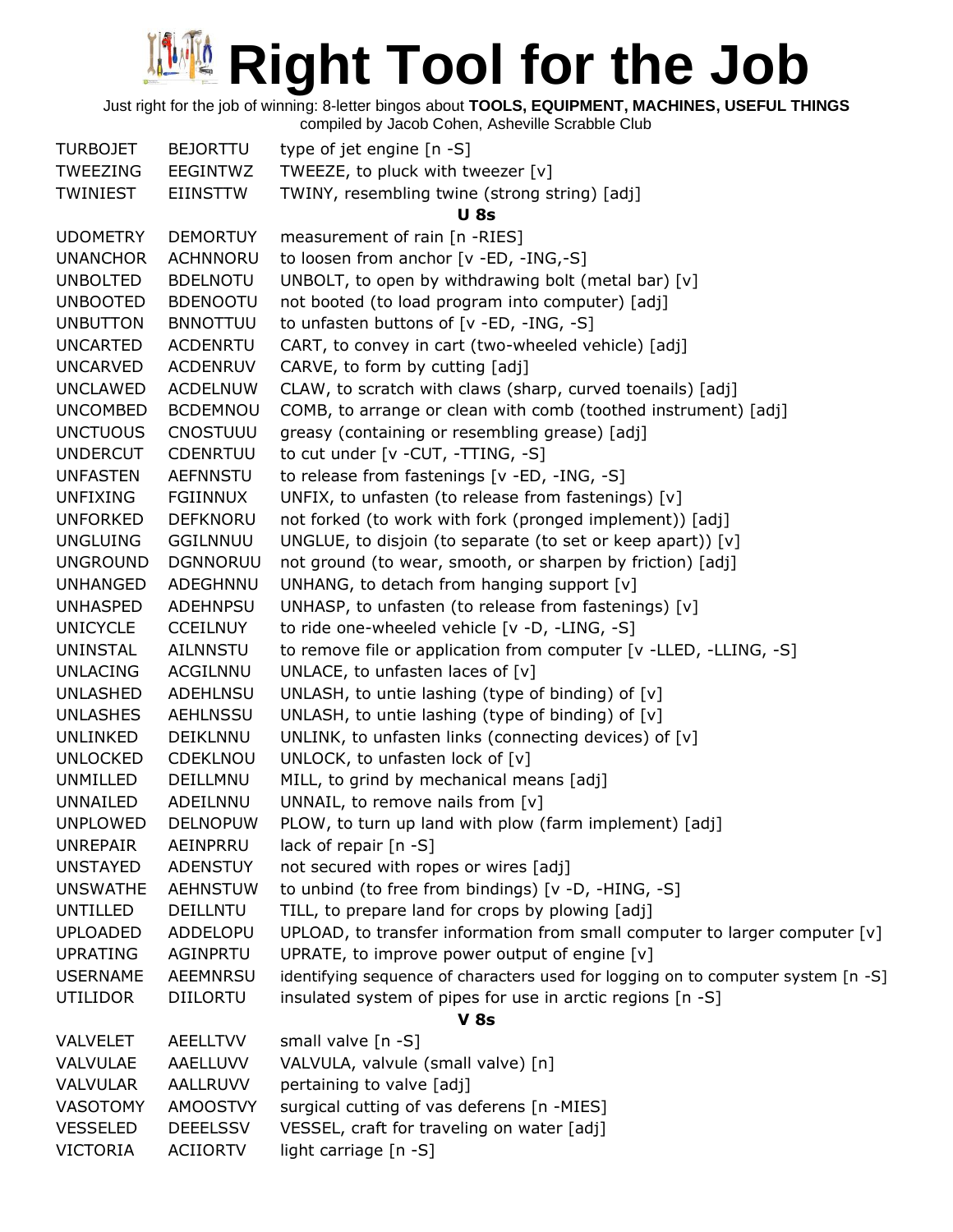Just right for the job of winning: 8-letter bingos about **TOOLS, EQUIPMENT, MACHINES, USEFUL THINGS**

| <b>VISELIKE</b> | EEIIKLSV        | resembling vise [adj]                                                                                           |
|-----------------|-----------------|-----------------------------------------------------------------------------------------------------------------|
| <b>VOLPLANE</b> | AELLNOPV        | to glide in airplane [v -D, -NING, -S]                                                                          |
| <b>VOUSSOIR</b> | <b>IOORSSUV</b> | wedge-shaped building stone [n -S]                                                                              |
| <b>VROOMING</b> | <b>GIMNOORV</b> | VROOM, to run engine at high speed [v]                                                                          |
|                 |                 | <b>W</b> 8s                                                                                                     |
| WAGGONED        | ADEGGNOW        | WAGGON, to wagon (to convey by wagon (four-wheeled, horse-drawn vehicle)) [v]                                   |
| WAGGONER        | AEGGNORW        | wagoner (one who drives wagon) [n -S]                                                                           |
| WAGONAGE        | AAEGGNOW        | conveyance by wagon [n -S]                                                                                      |
| WAGONING        | AGGINNOW        | WAGON, to convey by wagon (four-wheeled, horse-drawn vehicle) [v]                                               |
| <b>WARDLESS</b> | <b>ADELRSSW</b> | having no ward (part of lock casing) [adj]                                                                      |
| WARPLANE        | AAELNPRW        | airplane armed for combat [n -S]                                                                                |
| WASHBOWL        | ABHLOSWW        | bowl used for washing oneself [n -S]                                                                            |
| <b>WASHROOM</b> | <b>AHMOORSW</b> | lavatory (room equipped with washing and toilet facilities) [n -S]                                              |
| WATERJET        | AEEJRTTW        | stream of water forced through small opening [n -S]                                                             |
| WEDGIEST        | <b>DEEGISTW</b> | WEDGY, resembling wedge [adj]                                                                                   |
| WHERRIED        | <b>DEEHIRRW</b> | WHERRY, to transport in light rowboat [v]                                                                       |
| <b>WHERRIES</b> | <b>EEHIRRSW</b> | WHERRY, to transport in light rowboat [v]                                                                       |
| <b>WHETTING</b> | <b>EGHINTTW</b> | WHET, to sharpen by friction [v]                                                                                |
| <b>WHIPCORD</b> | <b>CDHIOPRW</b> | strong, twisted cord [n -S]                                                                                     |
| <b>WHIPLESS</b> | <b>EHILPSSW</b> | lacking whip [adj]                                                                                              |
| WHIPLIKE        | <b>EHIIKLPW</b> | resembling whip [adj]                                                                                           |
| <b>WHIPPIER</b> | <b>EHIIPPRW</b> | WHIPPY, pertaining to or resembling whip [adj]                                                                  |
| <b>WHIPPING</b> | <b>GHIINPPW</b> | material used to whip [n -S] / WHIP, to strike with whip (instrument for administering corporal punishment) [v] |
| WHIZZIER        | EHIIRWZZ        | WHIZZY, marvelous in construction or operation [adj]                                                            |
| <b>WICKLESS</b> | <b>CEIKLSSW</b> | having no wick [adj]                                                                                            |
| WIDEBODY        | <b>BDDEIOWY</b> | jet aircraft having wide fuselage [n -DIES]                                                                     |
| WILLOWED        | <b>DEILLOWW</b> | WILLOW, to clean textile fibers with certain machine [v]                                                        |
| WIMBLING        | <b>BGIILMNW</b> | WIMBLE, to bore with hand tool [v]                                                                              |
| <b>WINCHING</b> | <b>CGHIINNW</b> | WINCH, to raise with winch (hoisting machine) [v]                                                               |
| <b>WINDLASS</b> | <b>ADILNSSW</b> | to raise with windlass (hoisting machine) [v -ED, -ING, -ES]                                                    |
| WINDMILL        | <b>DIILLMNW</b> | to rotate solely under force of passing airstream [v -ED, -ING, -S]                                             |
| WINDSAIL        | <b>ADIILNSW</b> | funnel of sailcloth used to convey air down into lower parts of ship [n -S]                                     |
| <b>WINDSOCK</b> | <b>CDIKNOSW</b> | device used to indicate wind direction [n -S]                                                                   |
| <b>WINDSURF</b> | <b>DFINRSUW</b> | to sail on sailboard [v -ED, -ING, -S]                                                                          |
| WIREDRAW        | ADEIRRWW        | to draw into wire [v -REW, -N, -ING, -S]                                                                        |
| WIRELIKE        | EEIIKLRW        | resembling wire [adj]                                                                                           |
| <b>WORKBOAT</b> | <b>ABKOORTW</b> | boat used for commercial purposes [n -S]                                                                        |
| <b>WORMGEAR</b> | <b>AEGMORRW</b> | gear wheel driven by worm (rotating shaft with threads) [n -S]                                                  |
| <b>WRENCHED</b> | <b>CDEEHNRW</b> | WRENCH, to twist suddenly and forcibly [v]                                                                      |
| <b>WRENCHER</b> | <b>CEEHNRRW</b> | one that wrenches (to twist suddenly and forcibly) [n -S]                                                       |
| <b>WRENCHES</b> | <b>CEEHNRSW</b> | WRENCH, to twist suddenly and forcibly [v]                                                                      |
| WRICKING        | <b>CGIIKNRW</b> | WRICK, to wrench (to twist suddenly and forcibly) [v]                                                           |
| WRITABLE        | ABEILRTW        | WRITE, to form characters or symbols on surface with instrument [adj]                                           |
|                 |                 | $X$ 8s                                                                                                          |
|                 |                 | <b>Y 8s</b>                                                                                                     |
| YACHTING        | <b>ACGHINTY</b> | YACHT, to sail in yacht (vessel used for pleasure cruising or racing) [v]                                       |
| YACHTMAN        | <b>AACHMNTY</b> | yachter (one who sails yacht) [n -MEN]                                                                          |